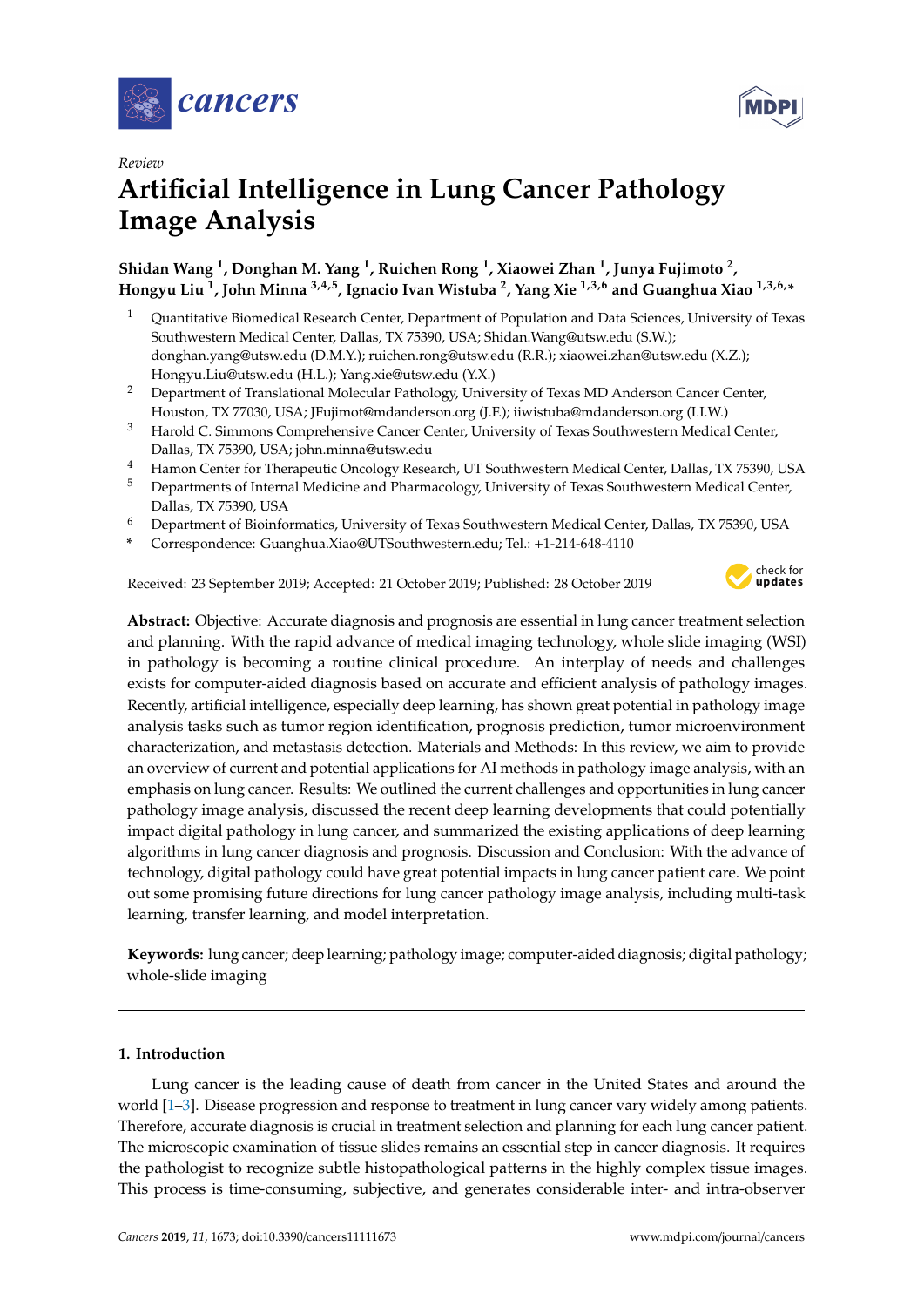variation [\[4,](#page-10-2)[5\]](#page-10-3). Hematoxylin and eosin (H&E) staining is the most popular tissue staining method [\[6\]](#page-10-4); with the advance of technology, H&E-stained whole slide imaging (WSI) of tissue slides is becoming a routine clinical procedure and has generated a massive number of pathology images that capture histological details in high resolution. Currently, the limited capacity of pathology image analysis algorithms is creating a bottleneck in digital pathology, constraining the ability of this technology to have greater clinical impact.

Recent developments in pathology image analysis [\[7,](#page-10-5)[8\]](#page-10-6) have led to new algorithms and software tools for clinical diagnosis and research into disease mechanisms. In 2011, the seminal works by Beck et al. [\[9\]](#page-10-7) and Yuan et al. [\[10\]](#page-10-8) applied pathology image analysis to breast cancer prognosis. Since then, computer algorithms for pathology image analysis have been developed to facilitate cancer diagnosis [\[11](#page-10-9)[–15\]](#page-10-10), grading [\[16](#page-10-11)[–20\]](#page-10-12), and prognosis [\[21,](#page-11-0)[22\]](#page-11-1). In 2017, two studies [\[21,](#page-11-0)[22\]](#page-11-1) demonstrated the feasibility of utilizing morphological features in pathology slides for lung cancer prognosis, which opened up an exciting new direction for refining lung cancer prognosis using computer-aided image analysis.

Recently, artificial intelligence (AI) has been demonstrating remarkable success in medical image analysis owing to the rapid progress of "deep learning" algorithms [\[23](#page-11-2)[–25\]](#page-11-3), which have shown increasing power to solve complex, real-world problems in computer vison and image analysis [\[23–](#page-11-2)[25\]](#page-11-3). The development of advanced deep learning algorithms could empower pathology image analysis and assist pathologists in challenging diagnostic tasks such as identifying neoplasia, detecting tumor metastasis, and quantifying mitoses and inflammation.

In this review, we aimed to provide an overview of current and potential applications for AI methods in lung cancer pathology image analysis. We first outlined the current challenges and opportunities in lung cancer pathology image analysis. Next, we discussed the recent deep learning developments that could potentially impact digital pathology in lung cancer. Finally, we summarized the existing applications of deep learning algorithms in lung cancer diagnosis and prognosis.

# <span id="page-1-0"></span>**2. Current Challenges and Opportunities in Lung Cancer Pathology Image Analysis**

#### *2.1. Diagnosis: Tumor Detection and Classification*

Pathology inspection of tissue slides is an important step in lung cancer diagnosis. For example, in the tumor, node, and metastasis (TNM) staging  $[26]$ , the node (N) stage (regional lymph node involvement) is determined by examining whether the tumor has invaded the lymph nodes, based on pathology slides. Identifying the existence of tumor cells in dissected lymph nodes requires highly skilled pathologists and is a laborious task, especially if there are many dissected lymph nodes or the metastasis region(s) is small (Figure [1A](#page-2-0)). Computer-aided automatic detection of tumor cells in lymph nodes would greatly reduce the false negative rate, which would allow for better early detection and treatment of lung cancer, improve the accuracy of TNM staging, speed up the examination process, and reduce the workload for pathologists (Figure [1B](#page-2-0)).

Histological classification of tumor subtypes is another application of pathology image analysis in lung cancer diagnosis. According to each tumor's histopathological features, lung cancer can be divided into non-small cell lung cancer (NSCLC) and small cell lung cancer (SCLC). NSCLC accounts for 85% of lung cancer cases and can be further separated into lung adenocarcinoma (ADC), squamous cell carcinoma (SCC) lung cancer, and large cell lung cancer. Each subtype of lung cancer has a distinct biological origin and mechanism(s). Lung ADC accounts for 50% of lung malignancies, with remarkable heterogeneity in clinical, radiological, molecular, and pathological features [\[27\]](#page-11-5). According to the growth pattern and morphology, ADC can be further divided into subgroups: Lepidic, papillary, acinar, micropapillary, and solid patterns [\[28\]](#page-11-6). These five morphology subtypes of lung ADC have different prognostic outcomes [\[29,](#page-11-7)[30\]](#page-11-8) and treatment responses [\[31\]](#page-11-9). Although extensive research has been conducted into ADC subtyping, classification of these subtypes remains a challenge for two main reasons: (1) poor consistency even among expert pathologists and (2) co-existence of multiple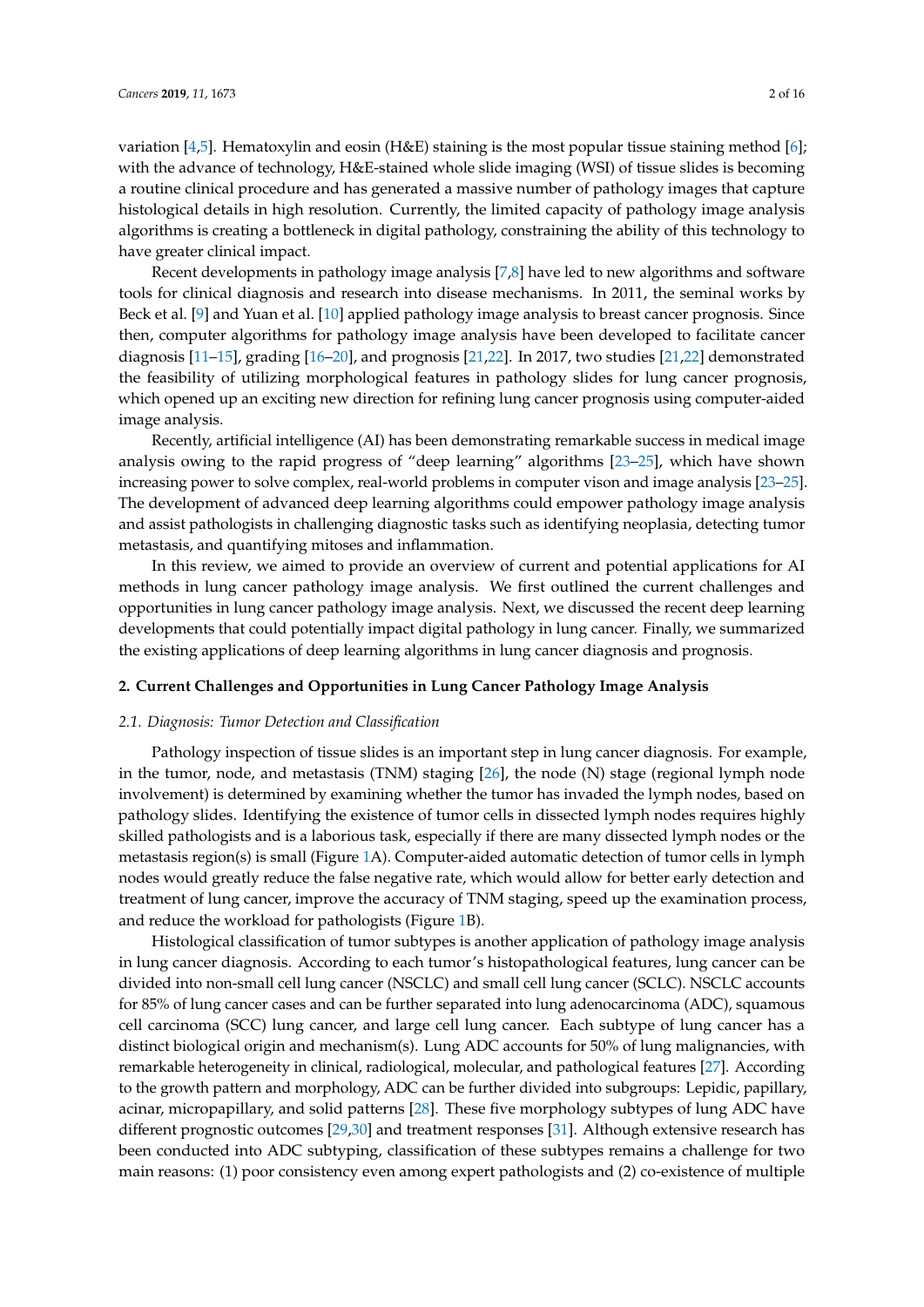morphology subtypes across one or more slides from the same patient. As a result, for accurate diagnosis, the proportion of each subtype needs to be quantified, which can be a very challenging and time-consuming task for pathologists. Currently, common practice is to use the dominant subtype to represent the patient, which may result in a loss of information for other subtypes. Even to determine the dominant subtype of ADC, pathologists usually need to go through multiple tissue slides in order to provide<br>The dominant subtype of ADC, pathologists usually need to go through multiple tissue slides in order to provide an accurate diagnosis. Other tumor classification tasks for NSCLC, such as differential status classification [\[32\]](#page-11-10) and ADC/SCC classification [\[22\]](#page-11-1), are subject to similar technical challenges. similar technical challenges. subtypes. Even to determine the dominant subtype of  $\frac{1}{2}$  and  $\frac{1}{2}$  and  $\frac{1}{2}$  and  $\frac{1}{2}$  and  $\frac{1}{2}$  and  $\frac{1}{2}$  and  $\frac{1}{2}$  and  $\frac{1}{2}$  and  $\frac{1}{2}$  and  $\frac{1}{2}$  and  $\frac{1}{2}$  and  $\frac{1}{2}$  and

<span id="page-2-0"></span>

**Figure 1.** Example of metastasis detection in the lymph node for a lung adenocarcinoma patient. (A) Left: Hematoxylin and eosin (H&E)-stained lymph node pathology slide (40×). Data were collected by the National Lung Screening Trial (NLST). Tumor cells began to invade into the capsule in the orange box. Right: Region of interest in the orange box on the left, with white arrows pointing to tumor cells. (**B**) Cell classification result overlaid on the H&E image. Green: tumor nuclei; blue: lymphocytes; red: (**B**) Cell classification result overlaid on the H&E image. Green: Tumor nuclei; blue: Lymphocytes; red: Stroma nuclei; cyan: Necrosis.

In addition, tumor spread through air spaces (STAS) has been demonstrated as a significant In addition, tumor spread through air spaces (STAS) has been demonstrated as a significant clinical factor associated with poor prognosis for tumor recurrence and patient survival [\[33\]](#page-11-11). Identification and quantification of STAS requires detailed inspection of whole tissue slides by experienced pathologists. experience  $\frac{1}{2}$  is the fast analysis to  $\frac{1}{2}$  in  $\frac{1}{2}$  for  $\frac{1}{2}$  for  $\frac{1}{2}$  and  $\frac{1}{2}$  and  $\frac{1}{2}$  and  $\frac{1}{2}$  and  $\frac{1}{2}$  and  $\frac{1}{2}$  and  $\frac{1}{2}$  and  $\frac{1}{2}$  and  $\frac{1}{2}$  and  $\frac{1}{2}$ Therefore, pathology image analysis tools for fast and accurate identification of STAS will be useful to pathologists.

 $\mathcal{I}$  and subtype  $[34]$ , pathology images can provide instaghts insights insights into the theorem

#### *2.2. Tumor Microenvironment (TME) Characterization Based on Substructure Segmentation 2.2. Tumor Microenvironment (TME) Characterization Based on Substructure Segmentation*

In addition to tumor grade and subtype [\[34\]](#page-11-12), pathology images can provide insights into the TME. An essential step in the quantitative characterization of the TME is segmenting different types of tissue substructures and cells from pathology images. Such segmentation serves as the basis for various image analysis tasks, such as cell composition, spatial organization, and substructure-specific morphological properties. Lung cancer TME is mainly formed by tumor cells, lymphocytes, stromal cells, macrophages, blood vessels, etc. Studies in lung cancer have shown tumor-infiltrating lymphocytes (TIL) to be positive prognostic factors [\[35\]](#page-11-13) and angiogenesis to be negatively associated with survival outcome [\[36\]](#page-11-14), while stromal cells have complex prognostic effects [\[37](#page-11-15)[,38\]](#page-12-0). Traditional image processing methods involve feature definition, feature extraction, and/or segmentation. Although these methods have been applied to segment lymphocytes and to analyze the spatial organization of TIL [\[39\]](#page-12-1) and stromal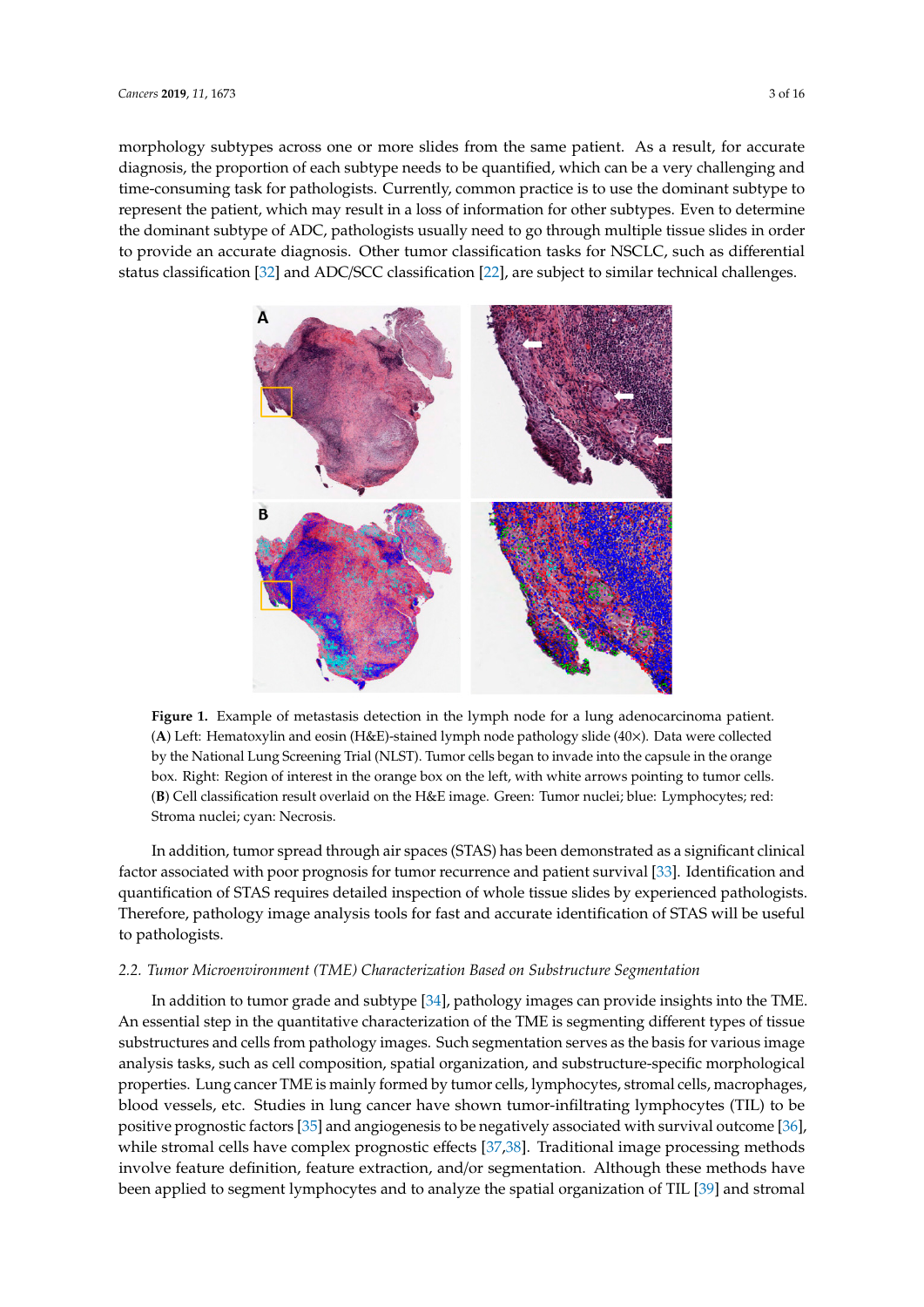cells [\[9\]](#page-10-7) in the TME, quantitative characterization of lung cancer TME remains challenging for the following reasons: (1) The composition of lung cancer TME is complex and heterogeneous: In addition to the aforementioned cell types, other structures, including the bronchus, cartilage, and pleura, are often found in lung pathology slides. Such complexity and heterogeneity make segmentation and traditional feature definition a challenge. (2) Cell spatial organization (such as the spatial distributions of and interactions among different types of cells), despite their important roles in TME, are much more challenging to characterize than simply providing the numbers or proportions of different types of cells. Current studies mainly focus on the proportions of different types of cells, while ignoring the complex cell spatial organization, which could lead to limited and contradicting results about the roles of different types of cells in the TME. (3) For H&E-stained slides, the color may vary substantially depending on staining conditions and the time lapse between slide preparation and scanning. Traditional image processing methods based on handcrafted feature extraction cannot easily surmount these impediments. Robust methods adapted to diverse tissue structures and color conditions are required.

#### *2.3. Prognosis and Precision Medicine*

One of the most important potential applications of digital pathology in cancer is to predict patient prognosis and response to treatment based on histopathological or morphological phenotyping, in order to facilitate precision medicine. While specific pathological features, such as the aforementioned tumor grade and subtype, have been reported as significant prognostic factors, directly linking pathology images with survival outcomes remains largely unexplored. Similar opportunities exist in fully utilizing pathology images for predicting treatment response. In particular, immunotherapy has been shown to be effective for some NSCLC patients [\[40\]](#page-12-2). Although several genomic biomarkers, such as *PD-L1* expression [\[40\]](#page-12-2) and neoantigen load [\[41\]](#page-12-3), have been discovered to be predictive factors, immunotherapy response prediction remains a major challenge. The spatial organization of immune cells and the spatial distribution of TIL may be important factors in predicting immunotherapy response. However, automatic recognition of different types of cells and characterization of cell spatial organization are currently challenging tasks for pathology image analysis and require the development of new algorithms.

#### *2.4. Association and Integration with Patient Genomic and Genetic Profiles*

Another important emerging research field focuses on the relationship between patient genetic/genomic profiles and pathological/morphological phenotypes, which is essential for understanding the biological mechanisms underpinning cancer development and for selecting targeted therapy. Researchers have found an association between morphological features and tumor genetic mutations such as *EGFR* [\[42\]](#page-12-4) and *KRAS* mutations [\[43\]](#page-12-5). The challenge in this area mainly lies in the facts that (1) both imaging and genomic/genetic data are extremely high-dimensional, and (2) the interaction between imaging and genomic features is largely unknown. Furthermore, molecular profiling data generate deep characterizations of the genetic, transcriptional, and proteomic events in tumors, while pathology images capture the tumor histology, growth pattern, and interactions with the surrounding microenvironment. Therefore, integrating imaging and molecular features could provide a more comprehensive view of individual tumors and potentially improve prediction of patient outcomes. However, how to construct and train a model that is capable of tackling such sophisticated data remains a difficult problem.

In summary, pathology image analysis is anticipated to become an important tool to facilitate precision medicine and basic research in cancer.

#### **3. Advantages of Deep Learning Methods**

To overcome the aforementioned challenges, various image processing and machine learning methods have been proposed and have so far achieved great progress. However, it is important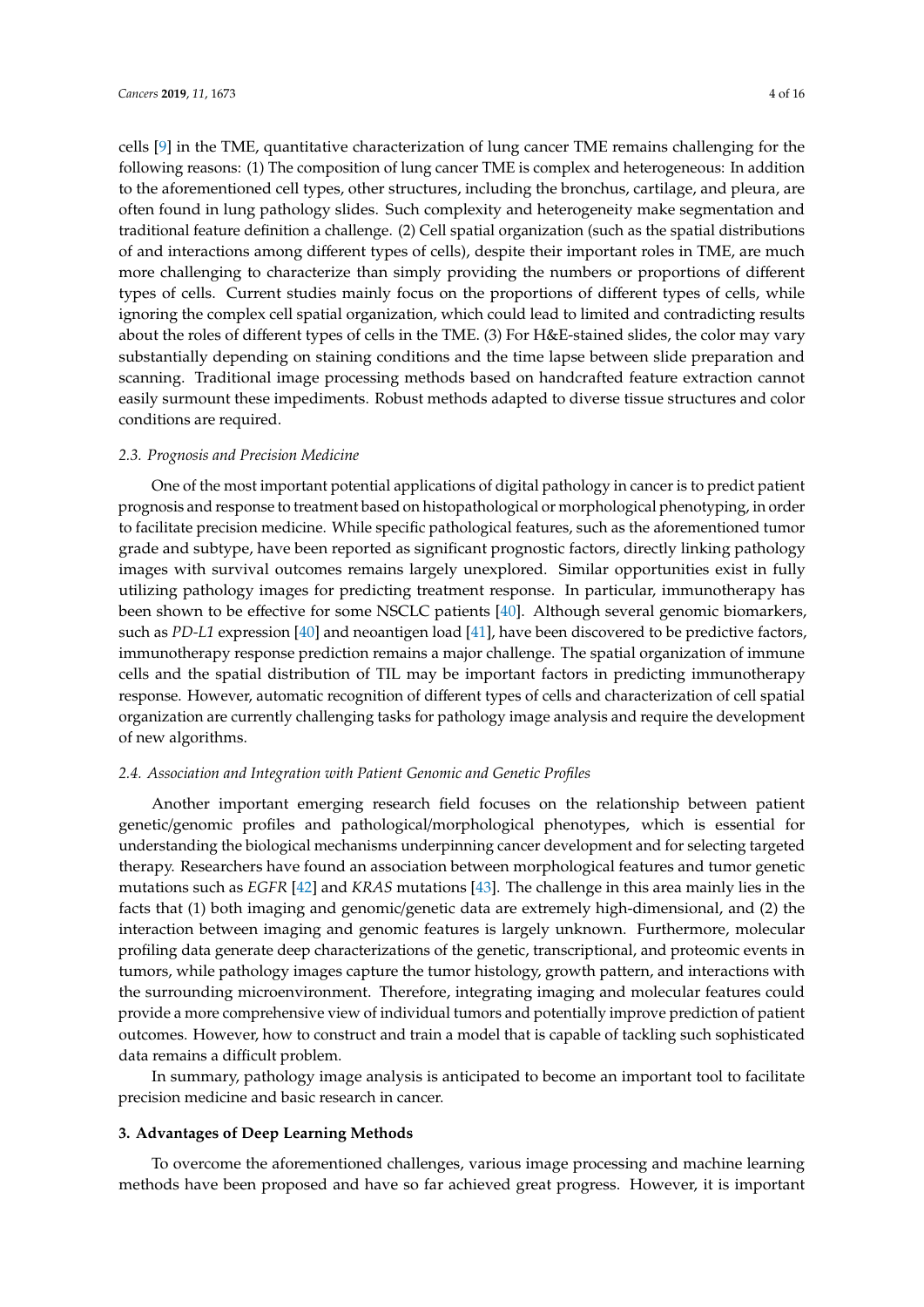to note the advantages of deep learning methods over non-deep-learning methods (also called shallow-learning methods).

Currently, convolutional neural networks (CNNs) are the most frequently used deep learning model for image data classification, including tumor detection in pathology images of breast cancer [\[44,](#page-12-6)[45\]](#page-12-7), renal cell carcinoma  $[46]$ , prostate cancer  $[47]$ , and head and neck cancer  $[48]$ . Several forms of neural network have been derived from CNNs for image segmentation [ $49$ ], including fully convolutional networks (FCNs) [\[50\]](#page-12-12) and mask-regional convolutional neural networks (mask-RCNNs) [\[51\]](#page-12-13). Recurrent neural networks (RNNs), which are well known for modeling dynamic sequence behavior such as speech recognition, have also been explored in multi-label image classification [\[52\]](#page-12-14) and image segmentation [\[53\]](#page-12-15). In additional to the aforementioned supervised deep learning models, autoencoder, an unsupervised deep learning model, has shown ability in analyzing pathology images through pre-training models  $[39]$ , cell detection  $[54]$ , and image feature extraction  $[55]$ . The taxonomy of the common neural networks used in image analysis is summarized in Figure [2.](#page-4-0) 2.

<span id="page-4-0"></span>

**Figure 2.** Taxonomy of common neural networks for image analysis. CNN: convolutional neural **Figure 2.** Taxonomy of common neural networks for image analysis. CNN: Convolutional neural network; FCN: fully convolutional neural network; Mask-RCNN: mask-regional convolutional neural network; FCN: Fully convolutional neural network; Mask-RCNN: Mask-regional convolutional neural network.

# *3.1. Inherent Characteristics and Advantages of Convolutional Neural Networks (CNNs) 3.1. Inherent Characteristics and Advantages of Convolutional Neural Networks (CNNs)*

Inspired by the working mechanisms of the brain, deep neural networks, also called "deep learning", have one or more "hidden" layers between the input and output layers. In each layer, there learning", have one or more "hidden" layers between the input and output layers. In each layer, there are many neurons, also called kernels. Each kernel (usually a function in mathematics) takes inputs and are many neurons, also called kernels. Each kernel (usually a function in mathematics) takes inputs computes an output. In a CNN model, a convolution kernel computes a feature at a specific location, computes an output. In a CNN model, a convolution heriter computes a feature at a specific fecturer,<br>called a "receptive field", in the input space. The term "convolutional" denotes the operation of sliding  $\epsilon$  called a receptive field a theoretic field a receptive field a receptive field a receptive field  $\epsilon$  the operation  $\epsilon$  the operation  $\epsilon$ the receptive fields through the input layer to generate the "feature map" from the convolution layer as the retrieval and the feature map" from the convolution layer as and it makes CNN a great solution for many image analysis tasks. Inspired by the working mechanisms of the brain, deep neural networks, also called "deep the outputs. In essence, this operation was inspired by the functional mechanism of the visual cortex,

A deep learning model has two important characteristics: (1) it allows for the construction and a deep learning model has two important characteristics: (1) it allows for the construction and A deep learning model has two important characteristics: (1) it allows for the construction and extraction of flexible representational features from input data, and (2) it contains multiple layers extraction of flexible representations from input data, and  $\mu$  is contained by  $\mu$  is contained by  $\mu$  is contained by  $\mu$  is contained by  $\mu$  is contained by  $\mu$  is contained by  $\mu$  is contained by  $\mu$  is contai and many kernels that enable it to approximate basically any complex functions using the extracted and and the<br>features. In all, days gauged gaturaries are appelled af automatically outpeaking features and and riving features. In all, deep neural networks are capable of automatically extracting features and solving highly complex prediction problems. In contrast, traditional machine learning methods have two highly complex prediction problems. In contrast, traditional machine learning methods have two major steps: (1) defining the features, and (2) constructing models using these handcrafted features. major steps: (1) defining the features, and (2) constructing models using these handcrafted features. Compared with traditional methods, deep learning models have the following advantages: features. In all, deep neural networks are capable of automatically extracting features and solving

Einfused with traditional methods, deep learning models have the following advantages.<br>First, deep learning models greatly simplify or remove the task of manually defining features. First, deep learning models greatly simplify or remove the task of manually defining features. Manual feature extraction is very challenging and time consuming, especially in the following two Manual feature extraction is very challenging and time consuming, especially in the following two scenarios: (1) the prediction problem is complex, and/or (2) there is limited prior knowledge about the relationship between input data and the outcomes to be predicted. Both scenarios are true of pathology relationship between input data and the outcomes to be predicted. Both scenarios are true of pathology the relationship between input data and the outcomes to be predicted. Both scenarios are true of image analysis, as the prediction problems (such as using pathology images to predict patient outcomes pathology image analysis, as the prediction problems (such as using pathology images to predict or recognizing various tissue structures and cells from H&E-stained images) are very complex, and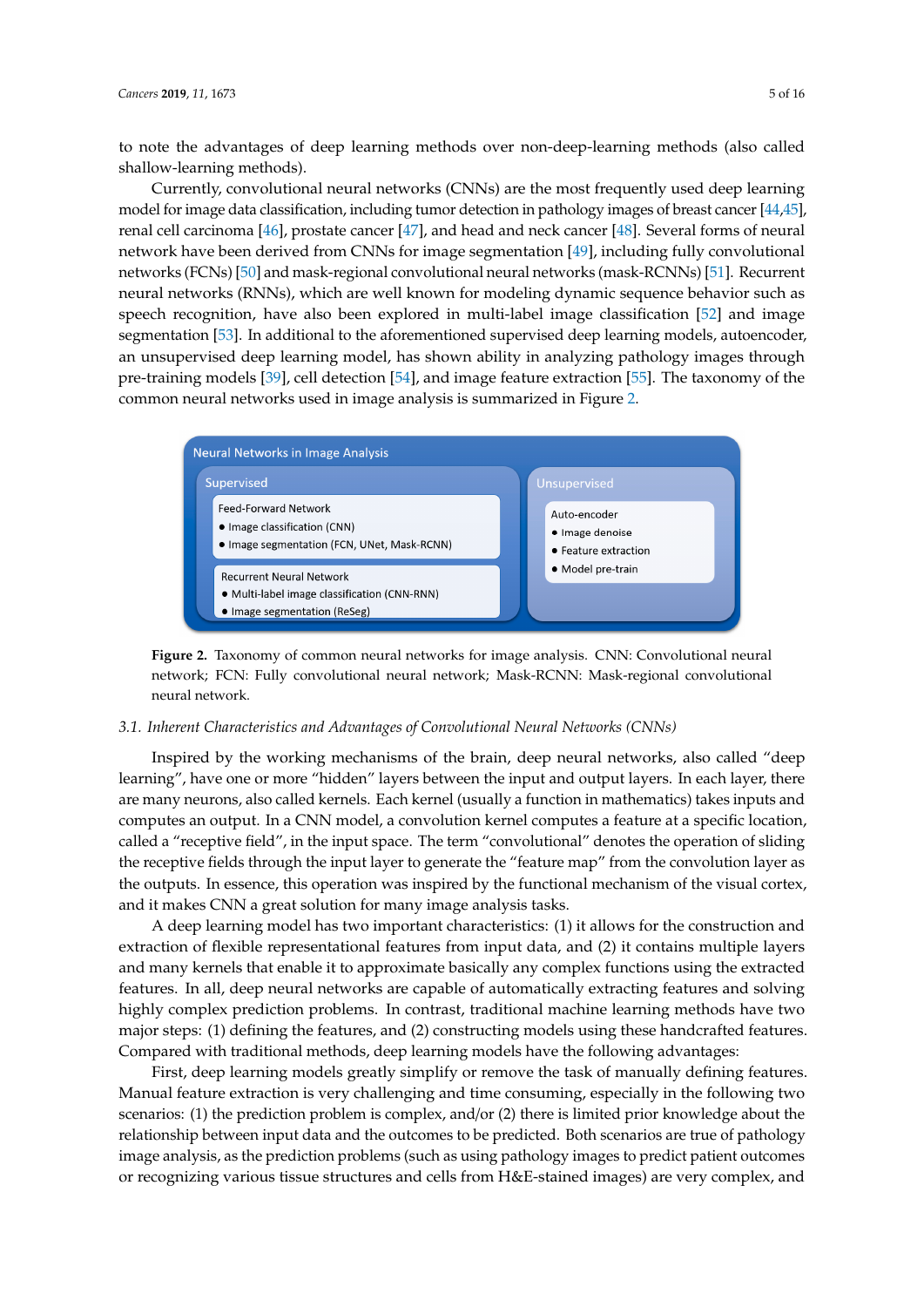despite the accumulated knowledge from pathologists, little is known about which quantitative image features predict the outcomes. As a result, the advance of pathology image analysis had been slow and limited until the recent development of deep learning.

Second, the computation of deep learning algorithms can be highly parallel. As a result, deep learning can largely leverage the parallel computing power from the recent developments in GPU (graphics processing unit) hardware. With GPU-aided computation, processing (classifying or segmenting) a  $1000 \times 1000$  pixels image usually takes less than one second for a deep learning model, much faster than traditional feature extraction steps [\[56](#page-12-18)[,57\]](#page-12-19) and non-deep-learning-based image segmentation methods [\[58\]](#page-13-0). Furthermore, since deep learning does not require handcrafted features, it can handle much more complex prediction problems and is able to recognize multiple objects simultaneously. For example, CNNs have shown great power in distinguishing as many as 1000 object categories [\[24\]](#page-11-16).

Other advantages of deep learning methods include the following: (1) deep learning models fully utilize image data, as every pixel can be utilized in prediction model; (2) CNN models are insensitive to object position on the image, an inherent property of convolution operation; and (3) as discussed in the next section, by using extensive data augmentations in the model training process, CNN models are robust to different staining conditions in pathology image analysis.

## *3.2. Flexibility of Training and Model Construction Strategies of Deep Learning Methods*

The training process of a deep learning model aims to optimize the kernels so as to minimize the difference between prediction and ground truth using the data from the training set. Traditional image processing methods usually experience difficulty in adapting to varying staining and lighting conditions [\[59\]](#page-13-1), while deep learning models typically overcome this problem using a data augmentation strategy [\[24,](#page-11-16)[60\]](#page-13-2). In pathology image analysis, data augmentation means the in silico creation of new training images through modifications to the color and shape of existing images. Compared with traditional image processing methods, deep-learning-based image recognition and segmentation models have shown higher stability in immunohistochemical (IHC) images [\[61\]](#page-13-3) and H&E images, according to our experience. It is noteworthy that networks with multiple backbones provide a solution to the problem of suiting pathology images captured under different resolutions [\[44\]](#page-12-6). Moreover, selecting the proper image resolution depends entirely on the research goal; for example, lymphocyte and necrosis are best recognized at different scales [\[39\]](#page-12-1).

Another advantage of deep learning methods is the flexibility of neural network construction, which consists of loss function selection and structure designation. Popular neural network frameworks, including Keras, TensorFlow, and PyTorch, have modularized the model construction process, which greatly reduces the effort required to modify and adapt an existing network. A neural network is trained by minimizing the loss function—a measure of the difference between ground truth and prediction. Although a common type of loss function for CNN is classification accuracy (e.g., differentiating tumor vs. non-malignant tissues), a wide range of loss functions can be selected to meet the needs of other problems. For example, Mobadersany et al. designed a negative partial likelihood loss function for survival outcomes in glioma and glioblastoma patients [\[62\]](#page-13-4).

Flexibility in model architecture and structure make it relatively easy for deep learning models to integrate different sources and formats of information, such as in forming interactions between imaging and genomic features in pathology image analysis. In Mobaderany et al.'s research, the final feature layer generated from pathology images was concatenated with genomic features. This model integrated the imaging and genomic data and outperformed the model that used image data alone in predicting patient prognosis [\[62\]](#page-13-4). It is noteworthy that the recent developments in neural networks are making deep learning models even more powerful with increasingly complex structures. By combining a CNN with long short-term memory (LSTM) [\[63\]](#page-13-5), another form of neural network popular in natural language processing, Zhang et al. designed a medical diagnostic model [\[64\]](#page-13-6) that generated pathological reports and simultaneously visualized the attention of the model (i.e., which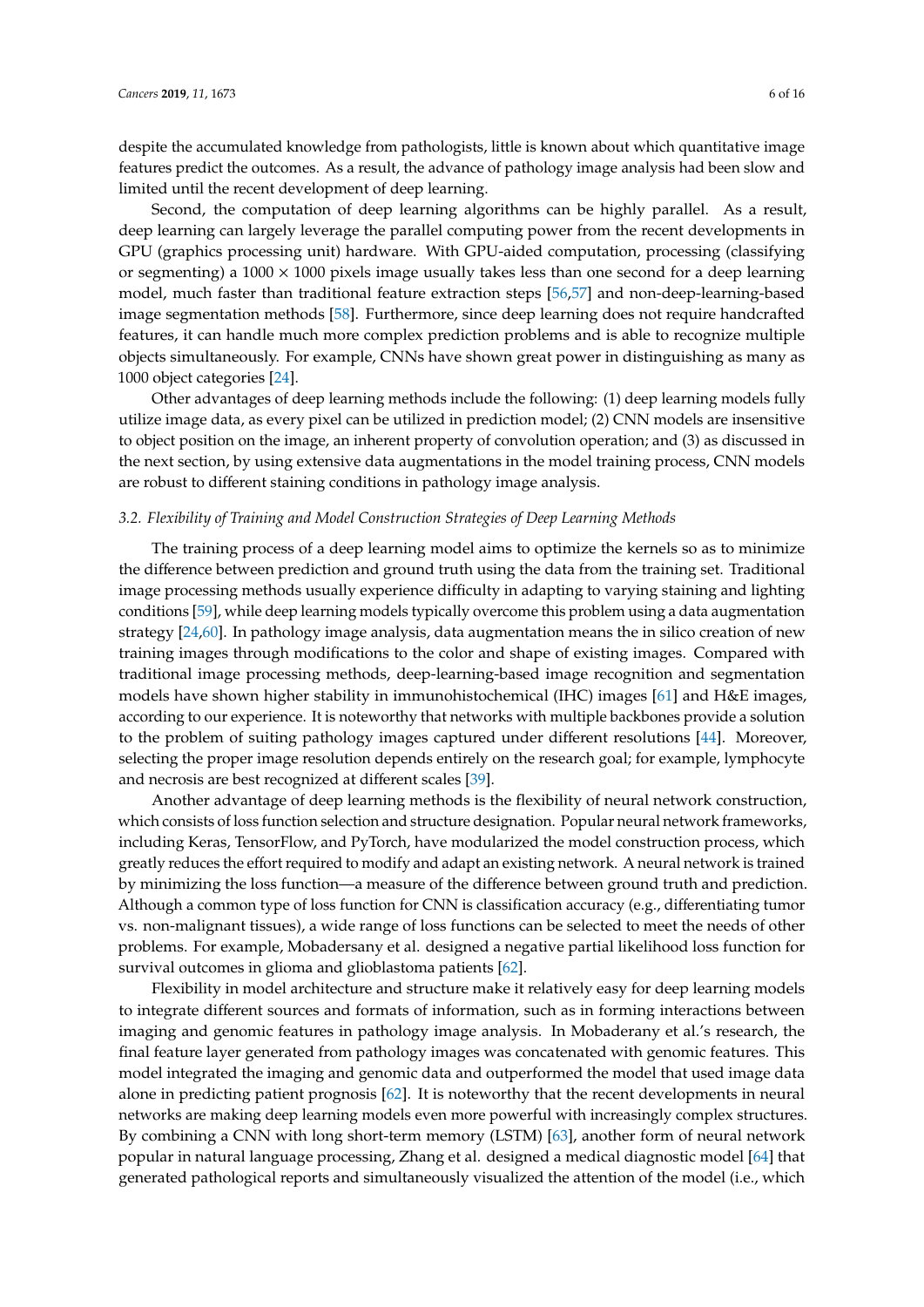part of the input image contributed to a given word in a pathological report). This model has great potential to facilitate pathologists' work in their daily practice.

#### *3.3. Suitability for Transfer Learning*

For traditional machine learning methods, applying the knowledge derived from one problem to a similar problem often requires complex mathematical deduction [\[65\]](#page-13-7), and adapting a model developed from one dataset to a similar dataset also requires special procedures [\[66\]](#page-13-8). In contrast, transfer learning methods in deep learning make it straightforward and easy to adapt deep learning models developed from one dataset or problem to other similar datasets or prediction problems. Therefore, transfer learning enables us to solve some difficult prediction problems (due to the lack of a large volume of training data) by leveraging existing datasets of similar or related tasks. This is especially useful and important for biomedical applications, such as pathology image analysis, where the labeled training set is still limited. For example, the Cancer Genome Atlas (TCGA), one of the largest publicly available pathology image datasets, contains only hundreds of pathology images for each cancer type [\[67\]](#page-13-9), while the ImageNet dataset contains 14 million labeled images for image recognition tasks. A good strategy for developing deep learning models for pathology image analysis is to start from a pre-trained model (e.g., an initialized model with pre-trained parameters from the model developed from the ImageNet dataset), and adapt the learned feature extractors to the pathology image dataset. By doing so, we can leverage the large volume of existing image datasets, such as ImageNet, for pathology image analysis. Studies have shown that this strategy leads to faster convergence and higher accuracy than training from scratch [\[68\]](#page-13-10). In recent years, transfer learning has been widely used in many deep learning studies of pathology image analysis tasks.

## **4. Applications of Deep Learning in Lung Cancer Pathology Image Analysis**

To summarize the current progress of applying deep learning in lung cancer pathology image analysis, a survey of publications was performed. The key words "deep learning", "pathology image", and "lung cancer" were used in the survey. All eligible deep learning models published before October 2019 were categorized, sorted by time of publication, and are summarized in Table [1.](#page-7-0)

| Topic                         | <b>Lung Cancer</b><br>Subtype | Task                                            | Model      | Prognostic Value<br>Reported? | Year | Ref.   |
|-------------------------------|-------------------------------|-------------------------------------------------|------------|-------------------------------|------|--------|
|                               | <b>ADC</b>                    |                                                 | <b>CNN</b> | Yes                           | 2018 | [69]   |
|                               | NSCLC and SCLC                |                                                 | <b>CNN</b> | No                            | 2018 | [70]   |
| Lung cancer                   | ADC and SCC                   | Maglinant vs. non-malignant                     | <b>CNN</b> | No                            | 2019 | [71]   |
| detection                     | <b>ADC</b>                    | classification                                  | <b>CNN</b> | No                            | 2019 | [72]   |
|                               | <b>SCC</b>                    |                                                 | <b>CNN</b> | No                            | 2019 | $[72]$ |
|                               | Not specified                 |                                                 | <b>CNN</b> | No                            | 2019 | $[73]$ |
|                               | ADC and SCC                   | ADC vs. SCC vs.<br>non-malignant classification | <b>CNN</b> | No                            | 2018 | [74]   |
|                               | ADC and SCC                   | Mutation status prediction                      | <b>CNN</b> | No                            | 2018 | [74]   |
|                               | <b>ADC</b>                    | Histological subtype<br>classification          | <b>CNN</b> | No                            | 2019 | [75]   |
|                               | <b>NSCLC</b>                  | PD-L1 status prediction                         | <b>FCN</b> | No                            | 2019 | [76]   |
| Lung cancer<br>classification | ADC and SCC                   | ADC vs. SCC classification                      | <b>CNN</b> | No                            | 2019 | 71     |
|                               | ADC and SCC                   | ADC vs. SCC classification                      | <b>CNN</b> | No                            | 2019 | [72]   |
|                               | ADC and SCC                   | Transcriptome subtype<br>classification         | <b>CNN</b> | No                            | 2019 | $[72]$ |
|                               | ADC and SCC                   | ADC vs. SCC vs.<br>non-malignant classification | <b>CNN</b> | No                            | 2019 | $[77]$ |
|                               | <b>ADC</b>                    | Hisotological subtype<br>classification         | <b>CNN</b> | No                            | 2019 | [78]   |

**Table 1.** Summary of deep learning models for lung cancer pathology image analysis.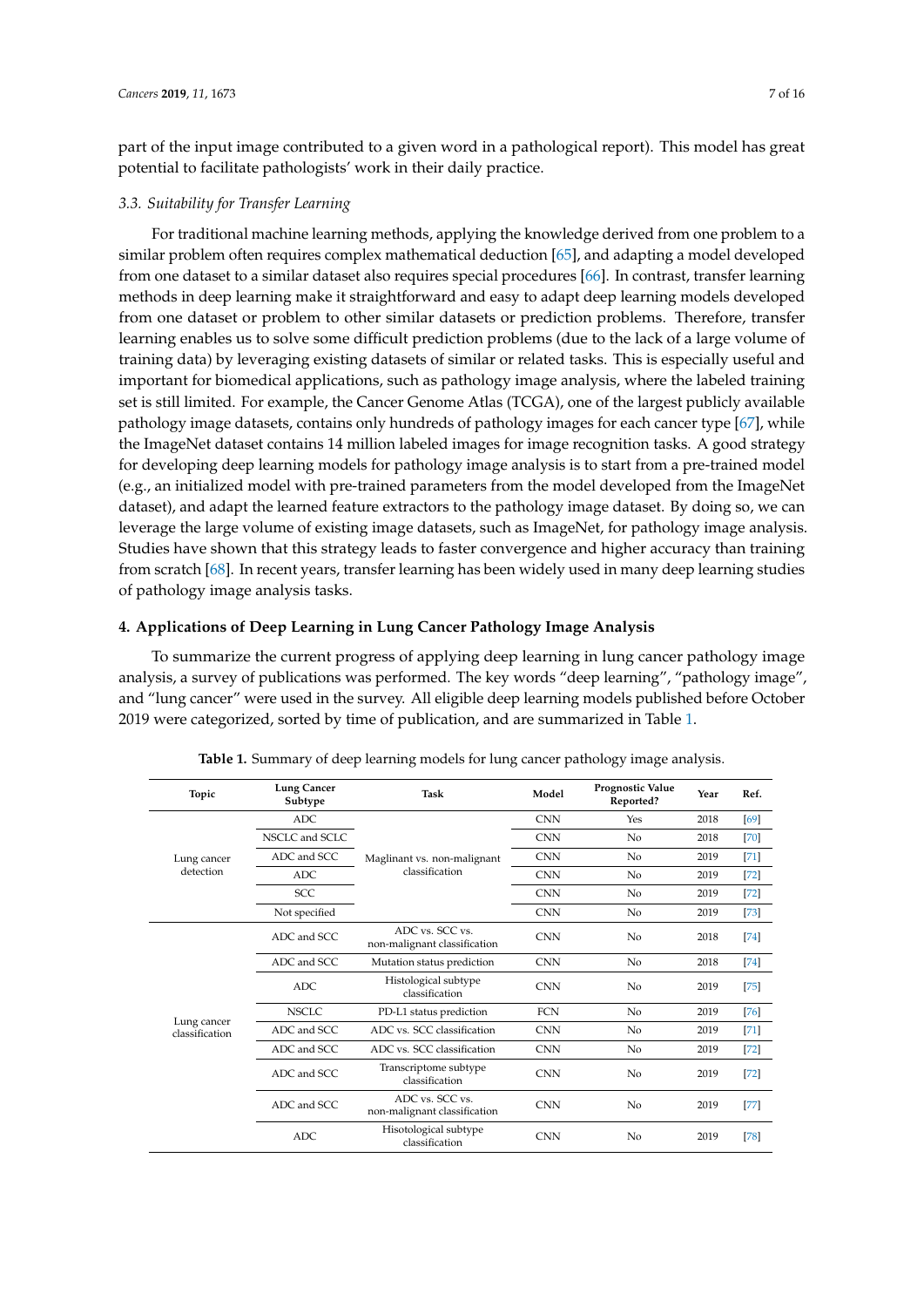<span id="page-7-0"></span>

| Topic                         | <b>Lung Cancer</b><br>Subtype | Task                                                   | Model        | Prognostic Value<br>Reported? | Year | Ref. |
|-------------------------------|-------------------------------|--------------------------------------------------------|--------------|-------------------------------|------|------|
| Micro-environment<br>analysis | ADC and SCC.                  | TIL positive vs. negative<br>classification            | <b>CNN</b>   | Yes                           | 2018 | [39] |
|                               | ADC and SCC.                  | Necrosis positive vs. negative<br>classification       | <b>CNN</b>   | Yes                           | 2018 | 39   |
|                               | ADC                           | Tumor vs. stromal cell vs.<br>lymphcyte classification | <b>CNN</b>   | Yes                           | 2018 | [79] |
|                               | ADC.                          | Microvessel segmentation                               | <b>FCN</b>   | Yes                           | 2018 | [80] |
|                               | <b>ADC</b>                    | Computation staining of 6<br>different nuclei types    | Mask-RCNN    | Yes                           | 2019 | 81   |
|                               | ADC and SCC.                  | TIL positive vs. negative<br>classification            | <b>CNN</b>   | No                            | 2019 | 82   |
| Other                         | Early-stage<br><b>NSCLC</b>   | Nucleus boundary<br>segmentation                       | <b>CNN</b>   | Yes                           | 2017 | 83   |
|                               | Not specified                 | Nucleus segmentation                                   | $Unet + CRF$ | No                            | 2019 | 84   |

**Table 1.** *Cont.*

ADC: Adenocarcinoma; CNN: Convolutional neural network; CRF: Conditional random field; FCN: Fully convolutional neural network; Mask-RCNN: Mask-regional convolutional neural network; NSCLC: Non-small cell lung cancer; SCC: Squamous cell carcinoma; SCLC: Small cell lung cancer; TIL: Tumor-infiltrated lymphocytes.

#### *4.1. Lung Cancer Diagnosis*

Several deep learning models for lung cancer diagnosis have been proposed, aiming to facilitate the work of pathologists and researchers. Since a full-size WSI is typically at the megapixel level, image patches of much smaller size (around  $300 \times 300$  pixels) extracted from the WSI have often been used as inputs. For example, Wang et al. trained a CNN model to classify each  $300 \times 300$  pixels image patch from H&E-stained lung ADC WSIs as malignant or non-malignant, and overall classification accuracy (malignant vs. non-malignant) was 89.8% in the testing set [\[69\]](#page-13-11). By applying this classification model over a sliding window across a WSI, a heatmap of the probability of being malignant for each patch could be generated to facilitate tumor detection and study tumor spatial distribution, shape, and boundary features [\[69\]](#page-13-11). This methodology enables fast tumor detection even when the tumor region is small, which will greatly assist pathologists in future clinical diagnoses. Similarly, Li et al. trained and compared the performance of several CNNs with different structures in classifying  $256 \times 256$  pixels image patches as malignant vs. non-malignant [\[70\]](#page-13-12). In addition to malignancy detection, deep learning models have also been developed to distinguish different lung cancer subtypes. Coudray et al. trained a CNN to classify lung cancer image patches into non-malignant, ADC, or SCC [\[74\]](#page-13-16). Coudray et al. also trained a CNN to predict the mutation status of six frequently mutated genes in lung ADC patients based on  $512 \times 512$  pixels pathology image patches [\[74\]](#page-13-16). The areas under the curve (AUCs) of the receiver operation characteristic (ROC) curves for the classification accuracy of mutated vs. non-mutated were between 0.733 and 0.856 for these six genes in the validation dataset.

## <span id="page-7-1"></span>*4.2. Lung Cancer Microenvironment Analysis*

As the TME is increasingly acknowledged to be an important factor affecting tumor progression and immunotherapy response, several deep learning studies have been conducted to characterize the lung cancer TME. For example, Saltz et al. developed a CNN model to distinguish lymphocytes from necrosis or other tissues at the image-patch level across multiple cancer types, including lung ADC and SCC [\[39\]](#page-12-1). Through quantifying the spatial organization of detected lymphocyte image patches in the WSI, Saltz et al. reported the relationships among TIL distribution patterns, prognosis, and lymphocyte fractions. Wang et al. developed a CNN model to differentiate tumor cells, stroma cells, and lymphocytes at the single-cell level in lung ADC pathology images [\[79\]](#page-14-1). In Wang et al.'s study, conventional image processing methods were used to extract small image patches centered on cell nuclei. The image patches were then classified into different cell types using a CNN. A prognostic model based on image features characterizing the proportion and distribution of detected cells was then developed in the training set, and prognostic performances of the model was validated in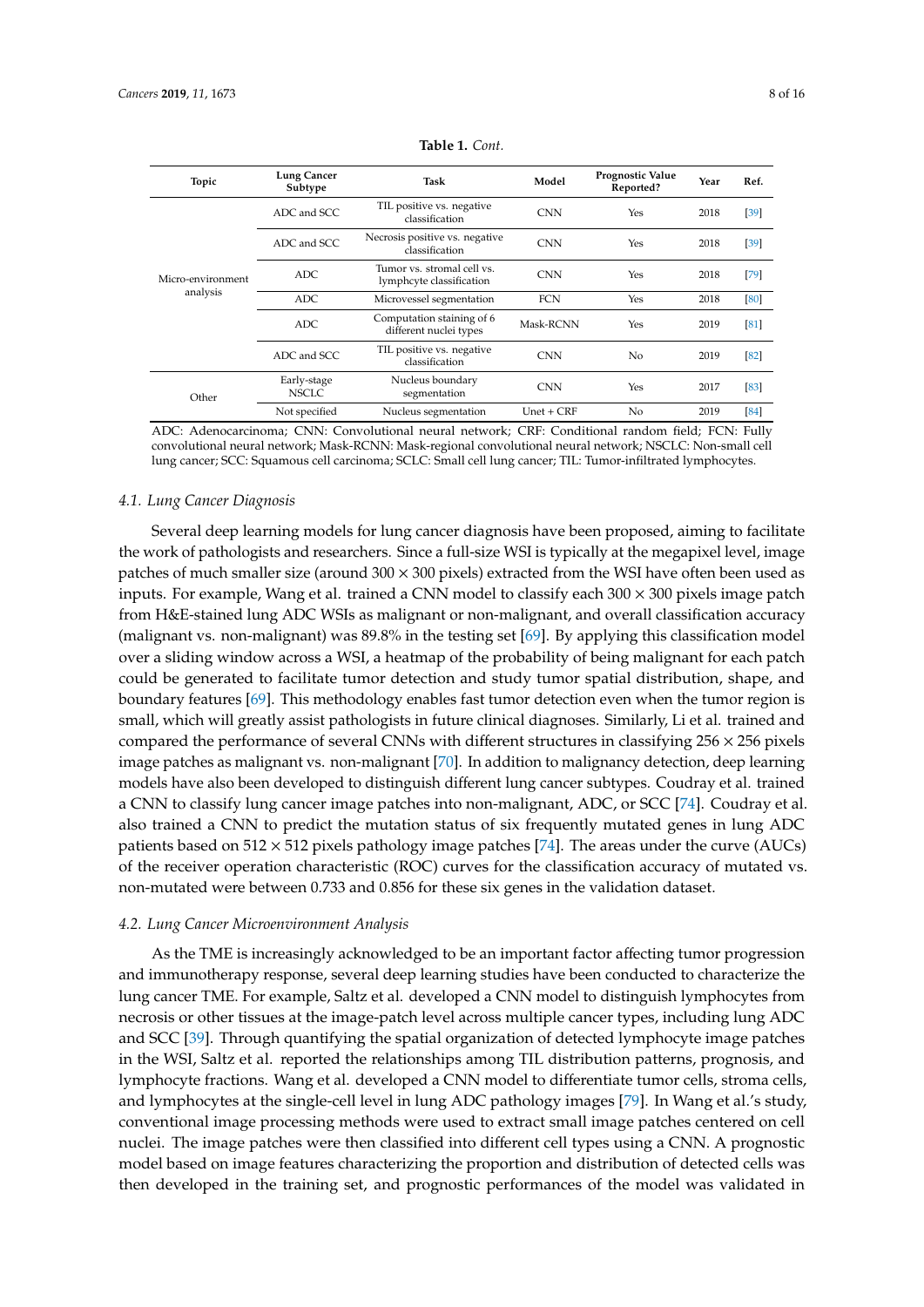two independent datasets. Another important application for characterizing lung cancer TME is angiogenesis characterization using automatic microvessel segmentation, which has been reported to be an important prognostic factor. Yi et al. developed a microvessel segmentation model for lung ADC pathology slides using a FCN model [\[80\]](#page-14-2). The model also showed generalizability to breast cancer and kidney cancer slides. While manual segmentation of microvessels is laborious and prone to error, deep-learning-based segmentation is fast and can quantify the area and spatial distribution of microvessels.

# *4.3. Lung Cancer Prognosis*

Predicting tumor recurrence and survival for lung cancer patients is important in treatment planning. Due to the high heterogeneity and complexity of lung cancer pathology images, predicting patient outcome from lung cancer WSI is still a very challenging problem and will require a large amount of data for model development. As a result, most studies in lung cancer prognosis that use pathology images are currently focused on developing patient outcome prediction models based on image features extracted from deep-learning-aided classification or segmentation. Wang et al. used a CNN model to segment nucleus boundaries in H&E images by classifying each pixel as nucleus centroid, nucleus boundary, or non-nucleus [\[83\]](#page-14-5). Nuclear morphological and textural features were then extracted and used as predictors in a recurrence prediction model, which was validated in two independent datasets, and were then reported as independent factors for early stage NSCLC recurrence after adjusting for sex and tumor stage [\[83\]](#page-14-5). Spatial distribution of different cell types in the TME was also reported as a prognostic factor in lung cancer. As summarized in Section [4.2,](#page-7-1) Saltz et al. [\[39\]](#page-12-1) and Wang et al. [\[79\]](#page-14-1) developed CNN models to classify H&E image patches as lymphocytes and other cell types in pan-cancer and lung ADC patients, respectively. The distribution patterns of different cells were reported as prognostic for both overall survival and recurrence [\[39,](#page-12-1)[79\]](#page-14-1). In addition to nuclearand cellular-level features, Wang et al. applied CNNs to detect tumor regions across whole-slide images and extract tumor boundary and shape features, which were reported as prognostic for lung ADC overall survival [\[69\]](#page-13-11).

### **5. Future Directions**

#### *5.1. Comprehensive Lung Cancer Diagnosis and Prognosis through Multi-Task Learning*

As discussed in Section [2,](#page-1-0) although lung cancer histopathological subtypes and genetic alterations have been rigorously identified and investigated, there is a lack of objective, comprehensive deep learning models able to assist pathologists in lung cancer diagnosis and prognosis. More importantly, current studies tend to develop individual models for distinct but related tasks, such as tumor detection and ADC/SCC classification. Training various models independently results in redundant effort involving shared image information across different datasets and tasks. Thus, a comprehensive deep learning model that tackles a series of lung cancer diagnosis and prognosis tasks will be of great value.

#### *5.2. Interpreting Deep Learning Models and Mining Knowledge from Trained Neural Networks*

Although neural networks excel in many complex tasks, they are often regarded as "black boxes". It is challenging to interpret the model, retrieve biological information, and gain meaningful insights from a well-trained model (usually with millions of parameters). Since neural networks have proven powerful in problem solving, efforts should be made to derive biological and physiological insights from a successful model.

#### *5.3. Integrating Knowledge Accumulated from Clinical and Biological Studies into Deep Learning Methods*

Another important direction is to impose well-accepted knowledge into deep learning models. For example, in the case of using gene expression data to predict clinical outcomes for lung cancer patients, incorporating current knowledge of biological pathways and gene regulation networks into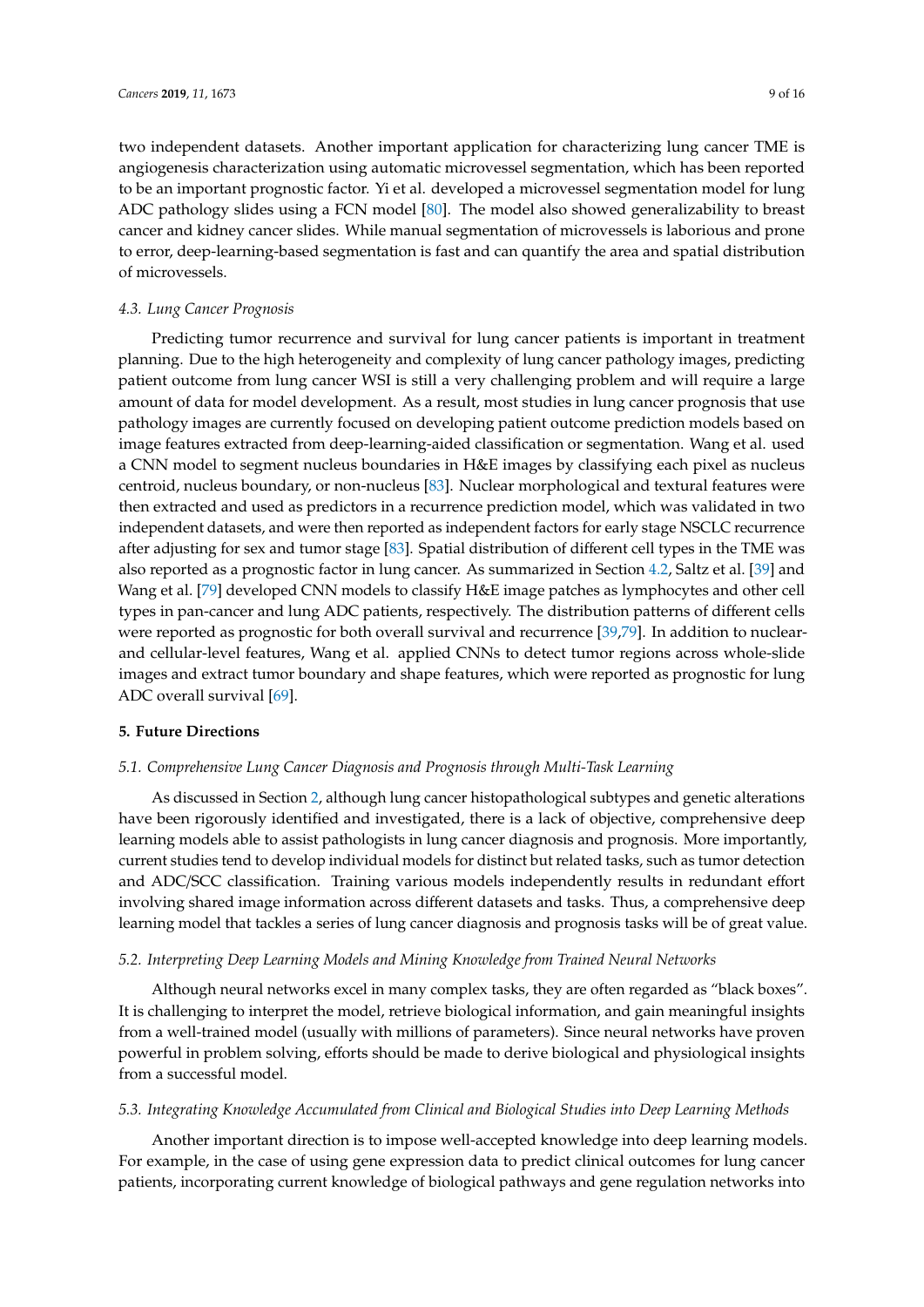prediction models will likely improve model performance and interpretability. Currently, neural networks are trained based only on input data and outcome. Although the concept of "transfer learning", which refers to borrowing knowledge from one dataset to another [\[65\]](#page-13-7), has been raised and widely implemented, it is not straightforward to incorporate prior knowledge into deep learning models. How to incorporate knowledge into a neural network is a challenging yet popular subject in pathology image analysis, as well as in the broader AI field.

#### *5.4. Utilization and Integrating Multiple Methods of Medical Imaging*

Since human eyes sense color mostly in three bands (red, green, and blue), traditional cameras implemented for capturing pathology images comprise sensors for red, green, and blue lights separately. However, it is possible that other wavelength bands contain extra valuable information. Thus, imaging at multiple bands (typically 3–10 bands, known as "multispectral imaging"; imaging with narrower bands (10–20 nm) is known as "hyperspectral imaging") has been utilized in pathological imaging analysis and reported to improve algorithm performance in image recognition [\[85](#page-14-7)[,86\]](#page-14-8). It is anticipated that deep learning will be able to fully utilize spectral information and perform well in multispectral image recognition.

Another important direction is the integration of pathology image analysis and radiomics. Routine radiology imaging modalities, such as computed tomography (CT), positron emission tomography (PET), and magnetic resonance imaging (MRI), are crucial for cancer screening and monitoring. Rooted in radiology, radiomics focuses on extracting quantitative features by deep mining of clinical images [\[87](#page-14-9)[–89\]](#page-14-10). Compared with pathology, cancer imaging in radiology is much less invasive and often captures organ- or system-level physiological and pathological features (e.g., hemodynamics based on functional MRI [\[90\]](#page-14-11) and glucose uptake based on PET [\[91\]](#page-14-12)). Therefore, pathological and radiological images provide complementary information for the characterization of a tumor. In addition, radiomics also benefits from the availability of high-temporal-resolution data (e.g., dynamic-contrast-enhanced CT and MRI [\[92\]](#page-14-13)) and long-term follow-up data. AI techniques have led to promising applications in radiology, from signal processing to clinical decision assistance [\[93](#page-14-14)[–96\]](#page-14-15). Integration of AI-powered pathology image analysis and radiomics can leverage the most significant clinical, pathological, and molecular features to ultimately improve diagnosis and prognosis [\[97](#page-14-16)[,98\]](#page-14-17). It is noteworthy that feature extraction and dimensionality reduction are important in analyzing radiomics and genomics [\[99–](#page-15-0)[104\]](#page-15-1). A comprehensive framework for managing and harmonizing image data and features generated from different modalities, protocols, instruments, and analysis pipelines is also anticipated to play an important role in validating and applying this integrated analytics approach [\[98\]](#page-14-17).

### **6. Conclusions**

Compared with shallow learning methods, deep learning has multiple advantages in analyzing pathology images, including simplification of feature definition, power in recognizing complex objects, time-saving through parallel computation, and suitability for transfer learning. As expected, a rapid increase in studies applying deep learning methods to lung cancer pathological image analysis has been observed. The results of relatively simple tasks, such as tumor detection and histology subtype classification, are generally satisfactory, with an AUC around 0.9, while the results of more challenging tasks, including mutation and transcription status prediction, are less satisfactory, with AUCs ranging from 0.6 to 0.8. Larger datasets, adequate neural network architecture, and modern imaging methods are anticipated to help improve the performance. Thus, combining pathological imaging with deep learning methods could have great potential impact in lung cancer patient care.

**Funding:** This work was partially supported by the National Institutes of Health [5R01CA152301, P50CA70907, 1R01GM115473, and 1R01CA172211], and the Cancer Prevention and Research Institute of Texas [RP190107 and RP180805].

**Acknowledgments:** The authors thank Jessie Norris for helping us to edit this manuscript.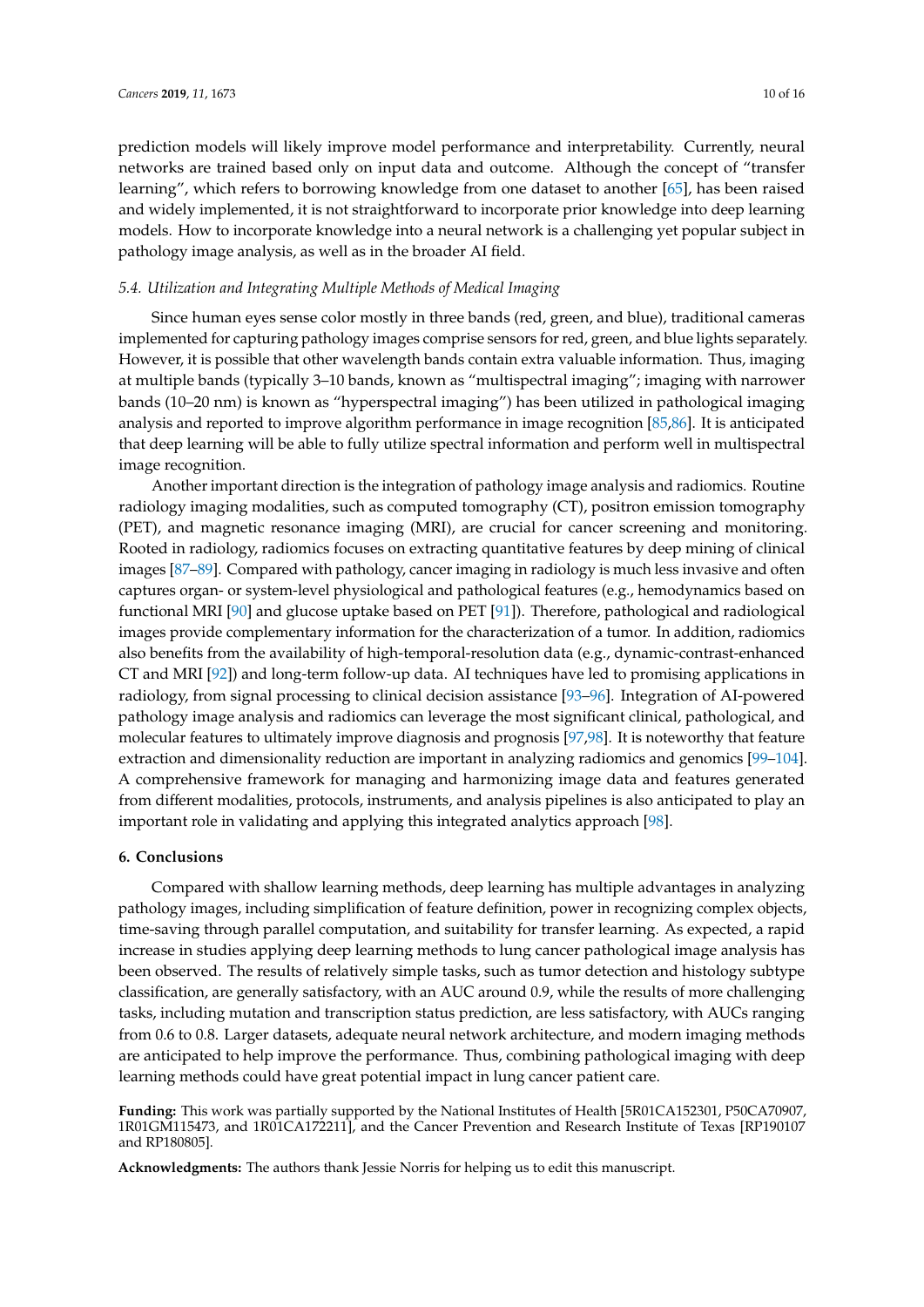**Conflicts of Interest:** The authors declare no conflict of interest.

# **References**

- <span id="page-10-0"></span>1. Dela Cruz, C.S.; Tanoue, L.T.; Matthay, R.A. Lung cancer: Epidemiology, etiology, and prevention. *Clin. Chest Med.* **2011**, *32*, 605–644. [\[CrossRef\]](http://dx.doi.org/10.1016/j.ccm.2011.09.001) [\[PubMed\]](http://www.ncbi.nlm.nih.gov/pubmed/22054876)
- 2. de Groot, P.M.; Wu, C.C.; Carter, B.W.; Munden, R.F. The epidemiology of lung cancer. *Transl. Lung Cancer Res.* **2018**, *7*, 220–233. [\[CrossRef\]](http://dx.doi.org/10.21037/tlcr.2018.05.06)
- <span id="page-10-1"></span>3. Barta, J.A.; Powell, C.A.; Wisnivesky, J.P. Global Epidemiology of Lung Cancer. *Ann. Glob. Health* **2019**, *85*, e8. [\[CrossRef\]](http://dx.doi.org/10.5334/aogh.2419) [\[PubMed\]](http://www.ncbi.nlm.nih.gov/pubmed/30741509)
- <span id="page-10-2"></span>4. van den Bent, M.J. Interobserver variation of the histopathological diagnosis in clinical trials on glioma: A clinician's perspective. *Acta Neuropathol.* **2010**, *120*, 297–304. [\[CrossRef\]](http://dx.doi.org/10.1007/s00401-010-0725-7) [\[PubMed\]](http://www.ncbi.nlm.nih.gov/pubmed/20644945)
- <span id="page-10-3"></span>5. Cooper, L.A.; Kong, J.; Gutman, D.A.; Dunn, W.D.; Nalisnik, M.; Brat, D.J. Novel genotype-phenotype associations in human cancers enabled by advanced molecular platforms and computational analysis of whole slide images. *Lab. Investig. A J. Tech. Methods Pathol.* **2015**, *95*, 366–376. [\[CrossRef\]](http://dx.doi.org/10.1038/labinvest.2014.153) [\[PubMed\]](http://www.ncbi.nlm.nih.gov/pubmed/25599536)
- <span id="page-10-4"></span>6. Alturkistani, H.A.; Tashkandi, F.M.; Mohammedsaleh, Z.M. Histological Stains: A Literature Review and Case Study. *Glob. J. Health Sci.* **2015**, *8*, 72–79. [\[CrossRef\]](http://dx.doi.org/10.5539/gjhs.v8n3p72)
- <span id="page-10-5"></span>7. Jara-Lazaro, A.R.; Thamboo, T.P.; Teh, M.; Tan, P.H. Digital pathology: Exploring its applications in diagnostic surgical pathology practice. *Pathology* **2010**, *42*, 512–518. [\[CrossRef\]](http://dx.doi.org/10.3109/00313025.2010.508787)
- <span id="page-10-6"></span>8. Webster, J.D.; Dunstan, R.W. Whole-Slide Imaging and Automated Image Analysis: Considerations and Opportunities in the Practice of Pathology. *Vet. Pathol.* **2014**, *51*, 211–223. [\[CrossRef\]](http://dx.doi.org/10.1177/0300985813503570)
- <span id="page-10-7"></span>9. Beck, A.H.; Sangoi, A.R.; Leung, S.; Marinelli, R.J.; Nielsen, T.O.; van de Vijver, M.J.; West, R.B.; van de Rijn, M.; Koller, D. Systematic analysis of breast cancer morphology uncovers stromal features associated with survival. *Sci. Transl. Med.* **2011**, *3*, 108ra113. [\[CrossRef\]](http://dx.doi.org/10.1126/scitranslmed.3002564) [\[PubMed\]](http://www.ncbi.nlm.nih.gov/pubmed/22072638)
- <span id="page-10-8"></span>10. Yuan, Y.; Failmezger, H.; Rueda, O.M.; Ali, H.R.; Graf, S.; Chin, S.F.; Schwarz, R.F.; Curtis, C.; Dunning, M.J.; Bardwell, H.; et al. Quantitative image analysis of cellular heterogeneity in breast tumors complements genomic profiling. *Sci. Transl. Med.* **2012**, *4*, 157ra143. [\[CrossRef\]](http://dx.doi.org/10.1126/scitranslmed.3004330)
- <span id="page-10-9"></span>11. Williams, B.J.; Hanby, A.; Millican-Slater, R.; Nijhawan, A.; Verghese, E.; Treanor, D. Digital pathology for the primary diagnosis of breast histopathological specimens: An innovative validation and concordance study on digital pathology validation and training. *Histopathology* **2018**, *72*, 662–671. [\[CrossRef\]](http://dx.doi.org/10.1111/his.13403) [\[PubMed\]](http://www.ncbi.nlm.nih.gov/pubmed/28940580)
- 12. Bauer, T.W.; Slaw, R.J.; McKenney, J.K.; Patil, D.T. Validation of whole slide imaging for frozen section diagnosis in surgical pathology. *J. Pathol. Inform.* **2015**, *6*, e49. [\[CrossRef\]](http://dx.doi.org/10.4103/2153-3539.163988) [\[PubMed\]](http://www.ncbi.nlm.nih.gov/pubmed/26430537)
- 13. Snead, D.R.; Tsang, Y.W.; Meskiri, A.; Kimani, P.K.; Crossman, R.; Rajpoot, N.M.; Blessing, E.; Chen, K.; Gopalakrishnan, K.; Matthews, P.; et al. Validation of digital pathology imaging for primary histopathological diagnosis. *Histopathology* **2016**, *68*, 1063–1072. [\[CrossRef\]](http://dx.doi.org/10.1111/his.12879) [\[PubMed\]](http://www.ncbi.nlm.nih.gov/pubmed/26409165)
- 14. Buck, T.P.; Dilorio, R.; Havrilla, L.; O'Neill, D.G. Validation of a whole slide imaging system for primary diagnosis in surgical pathology: A community hospital experience. *J. Pathol. Inform.* **2014**, *5*, e43. [\[CrossRef\]](http://dx.doi.org/10.4103/2153-3539.145731)
- <span id="page-10-10"></span>15. Ordi, J.; Castillo, P.; Saco, A.; Del Pino, M.; Ordi, O.; Rodriguez-Carunchio, L.; Ramirez, J. Validation of whole slide imaging in the primary diagnosis of gynaecological pathology in a University Hospital. *J. Clin. Pathol.* **2015**, *68*, 33–39. [\[CrossRef\]](http://dx.doi.org/10.1136/jclinpath-2014-202524)
- <span id="page-10-11"></span>16. Paul, A.; Mukherjee, D.P. Mitosis Detection for Invasive Breast Cancer Grading in Histopathological Images. *IEEE Trans. Image Process. A Publ. IEEE Signal. Process. Soc.* **2015**, *24*, 4041–4054. [\[CrossRef\]](http://dx.doi.org/10.1109/TIP.2015.2460455)
- 17. Rathore, S.; Hussain, M.; Aksam Iftikhar, M.; Jalil, A. Novel structural descriptors for automated colon cancer detection and grading. *Comput. Methods Programs Biomed.* **2015**, *121*, 92–108. [\[CrossRef\]](http://dx.doi.org/10.1016/j.cmpb.2015.05.008)
- 18. Nguyen, K.; Sarkar, A.; Jain, A.K. Prostate cancer grading: Use of graph cut and spatial arrangement of nuclei. *IEEE Trans. Med. Imaging* **2014**, *33*, 2254–2270. [\[CrossRef\]](http://dx.doi.org/10.1109/TMI.2014.2336883)
- 19. Waliszewski, P.; Wagenlehner, F.; Gattenlohner, S.; Weidner, W. Fractal geometry in the objective grading of prostate carcinoma. *Der Urol. Ausg. A* **2014**, *53*, 1186–1194. [\[CrossRef\]](http://dx.doi.org/10.1007/s00120-014-3472-x)
- <span id="page-10-12"></span>20. Atupelage, C.; Nagahashi, H.; Yamaguchi, M.; Abe, T.; Hashiguchi, A.; Sakamoto, M. Computational grading of hepatocellular carcinoma using multifractal feature description. *Comput. Med Imaging Graph.* **2013**, *37*, 61–71. [\[CrossRef\]](http://dx.doi.org/10.1016/j.compmedimag.2012.10.001)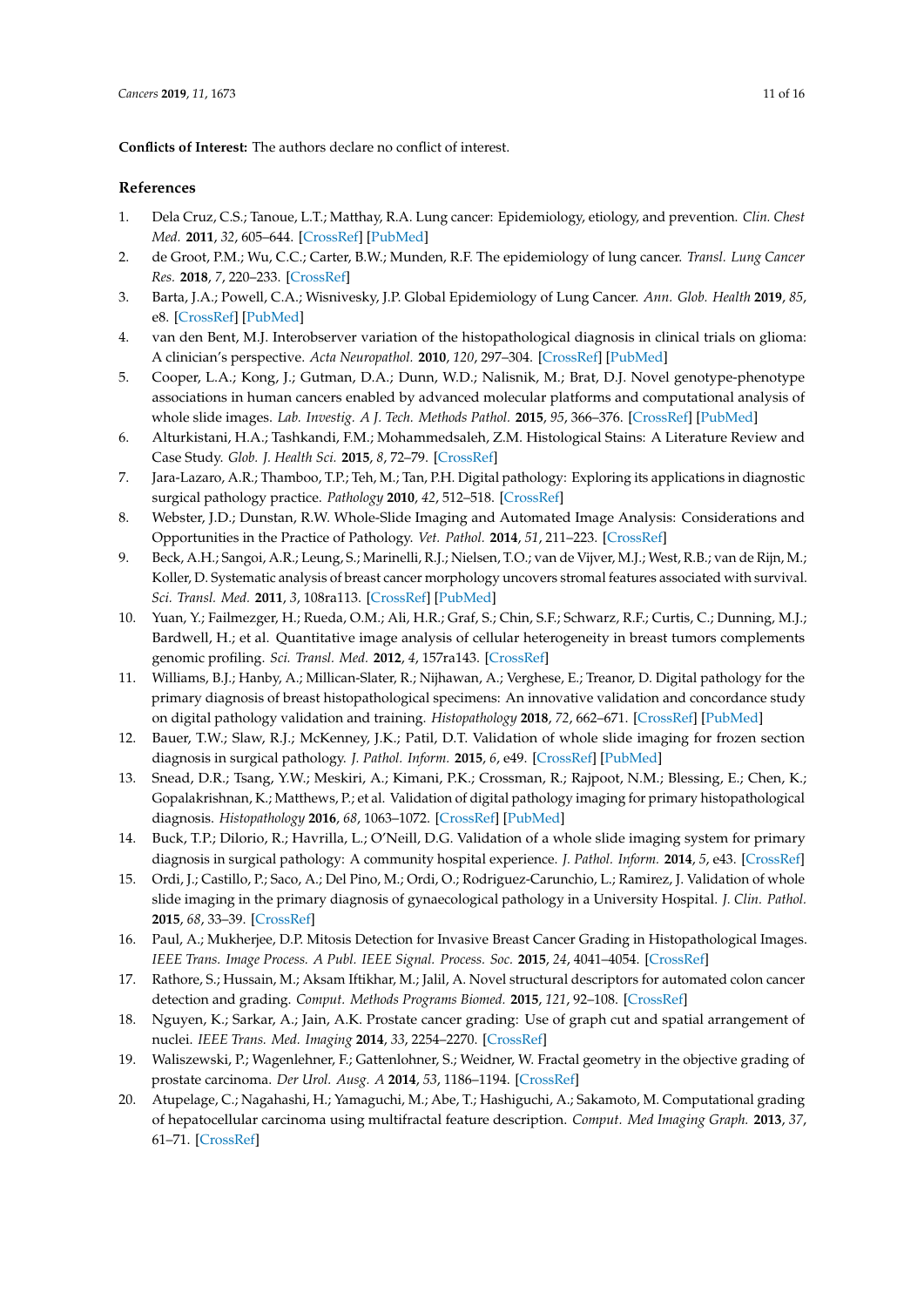- <span id="page-11-0"></span>21. Luo, X.; Zang, X.; Yang, L.; Huang, J.; Liang, F.; Rodriguez-Canales, J.; Wistuba, I.I.; Gazdar, A.; Xie, Y.; Xiao, G. Comprehensive Computational Pathological Image Analysis Predicts Lung Cancer Prognosis. *J. Thorac. Oncol.* **2017**, *12*, 501–509. [\[CrossRef\]](http://dx.doi.org/10.1016/j.jtho.2016.10.017) [\[PubMed\]](http://www.ncbi.nlm.nih.gov/pubmed/27826035)
- <span id="page-11-1"></span>22. Yu, K.H.; Zhang, C.; Berry, G.J.; Altman, R.B.; Re, C.; Rubin, D.L.; Snyder, M. Predicting non-small cell lung cancer prognosis by fully automated microscopic pathology image features. *Nat. Commun.* **2016**, *7*, e12474. [\[CrossRef\]](http://dx.doi.org/10.1038/ncomms12474) [\[PubMed\]](http://www.ncbi.nlm.nih.gov/pubmed/27527408)
- <span id="page-11-2"></span>23. LeCun, Y.; Bengio, Y.; Hinton, G. Deep learning. *Nature* **2015**, *521*, 436–444. [\[CrossRef\]](http://dx.doi.org/10.1038/nature14539) [\[PubMed\]](http://www.ncbi.nlm.nih.gov/pubmed/26017442)
- <span id="page-11-16"></span>24. Krizhevsky, A.; Sutskever, I.; Hinton, G.E. ImageNet Classification with Deep Convolutional Neural Networks. *Commun. ACM* **2017**, *60*, 84–90. [\[CrossRef\]](http://dx.doi.org/10.1145/3065386)
- <span id="page-11-3"></span>25. Goodfellow, I.; Bengio, Y.; Courville, A.; Bengio, Y. *Deep Learning*; MIT Press: Cambridge, MA, USA, 2016.
- <span id="page-11-4"></span>26. Goldstraw, P.; Chansky, K.; Crowley, J.; Rami-Porta, R.; Asamura, H.; Eberhardt, W.E.; Nicholson, A.G.; Groome, P.; Mitchell, A.; Bolejack, V.; et al. The IASLC Lung Cancer Staging Project: Proposals for Revision of the TNM Stage Groupings in the Forthcoming (Eighth) Edition of the TNM Classification for Lung Cancer. *J. Thorac. Oncol.* **2016**, *11*, 39–51. [\[CrossRef\]](http://dx.doi.org/10.1016/j.jtho.2015.09.009) [\[PubMed\]](http://www.ncbi.nlm.nih.gov/pubmed/26762738)
- <span id="page-11-5"></span>27. Song, S.H.; Park, H.; Lee, G.; Lee, H.Y.; Sohn, I.; Kim, H.S.; Lee, S.H.; Jeong, J.Y.; Kim, J.; Lee, K.S. Imaging phenotyping using radiomics to predict micropapillary pattern within lung adenocarcinoma. *J. Thorac. Oncol.* **2017**, *12*, 624–632. [\[CrossRef\]](http://dx.doi.org/10.1016/j.jtho.2016.11.2230)
- <span id="page-11-6"></span>28. Travis, W.D.; Brambilla, E.; Noguchi, M.; Nicholson, A.G.; Geisinger, K.R.; Yatabe, Y.; Beer, D.G.; Powell, C.A.; Riely, G.J.; Van Schil, P.E.; et al. International Association for the Study of Lung Cancer/American Thoracic Society/European Respiratory Society International Multidisciplinary Classification of Lung Adenocarcinoma. *J. Thorac. Oncol.* **2011**, *6*, 244–285. [\[CrossRef\]](http://dx.doi.org/10.1097/JTO.0b013e318206a221)
- <span id="page-11-7"></span>29. Gu, J.; Lu, C.; Guo, J.; Chen, L.; Chu, Y.; Ji, Y.; Ge, D. Prognostic significance of the IASLC/ATS/ERS classification in Chinese patients-A single institution retrospective study of 292 lung adenocarcinoma. *J. Surg. Oncol.* **2013**, *107*, 474–480. [\[CrossRef\]](http://dx.doi.org/10.1002/jso.23259)
- <span id="page-11-8"></span>30. Hung, J.J.; Yeh, Y.C.; Jeng, W.J.; Wu, K.J.; Huang, B.S.; Wu, Y.C.; Chou, T.Y.; Hsu, W.H. Predictive value of the international association for the study of lung cancer/American Thoracic Society/European Respiratory Society classification of lung adenocarcinoma in tumor recurrence and patient survival. *J. Clin. Oncol.* **2014**, *32*, 2357–2364. [\[CrossRef\]](http://dx.doi.org/10.1200/JCO.2013.50.1049)
- <span id="page-11-9"></span>31. Tsao, M.S.; Marguet, S.; Le Teuff, G.; Lantuejoul, S.; Shepherd, F.A.; Seymour, L.; Kratzke, R.; Graziano, S.L.; Popper, H.H.; Rosell, R.; et al. Subtype Classification of Lung Adenocarcinoma Predicts Benefit From Adjuvant Chemotherapy in Patients Undergoing Complete Resection. *J. Clin. Oncol.* **2015**, *33*, 3439–3446. [\[CrossRef\]](http://dx.doi.org/10.1200/JCO.2014.58.8335)
- <span id="page-11-10"></span>32. Ichinose, Y.; Yano, T.; Asoh, H.; Yokoyama, H.; Yoshino, I.; Katsuda, Y. Prognostic factors obtained by a pathologic examination in completely resected non-small-cell lung cancer: An analysis in each pathologic stage. *J. Thorac. Cardiovasc. Surg.* **1995**, *110*, 601–605. [\[CrossRef\]](http://dx.doi.org/10.1016/S0022-5223(95)70090-0)
- <span id="page-11-11"></span>33. Kadota, K.; Nitadori, J.; Sima, C.S.; Ujiie, H.; Rizk, N.P.; Jones, D.R.; Adusumilli, P.S.; Travis, W.D. Tumor Spread through Air Spaces is an Important Pattern of Invasion and Impacts the Frequency and Location of Recurrences after Limited Resection for Small Stage I Lung Adenocarcinomas. *J. Thorac. Oncol.* **2015**, *10*, 806–814. [\[CrossRef\]](http://dx.doi.org/10.1097/JTO.0000000000000486) [\[PubMed\]](http://www.ncbi.nlm.nih.gov/pubmed/25629637)
- <span id="page-11-12"></span>34. Travis, W.D.; Brambilla, E.; Nicholson, A.G.; Yatabe, Y.; Austin, J.H.M.; Beasley, M.B.; Chirieac, L.R.; Dacic, S.; Duhig, E.; Flieder, D.B.; et al. The 2015 World Health Organization Classification of Lung Tumors: Impact of Genetic, Clinical and Radiologic Advances Since the 2004 Classification. *J. Thorac. Oncol.* **2015**, *10*, 1243–1260. [\[CrossRef\]](http://dx.doi.org/10.1097/JTO.0000000000000630) [\[PubMed\]](http://www.ncbi.nlm.nih.gov/pubmed/26291008)
- <span id="page-11-13"></span>35. Gooden, M.J.; de Bock, G.H.; Leffers, N.; Daemen, T.; Nijman, H.W. The prognostic influence of tumour-infiltrating lymphocytes in cancer: A systematic review with meta-analysis. *Br. J. Cancer* **2011**, *105*, 93–103. [\[CrossRef\]](http://dx.doi.org/10.1038/bjc.2011.189) [\[PubMed\]](http://www.ncbi.nlm.nih.gov/pubmed/21629244)
- <span id="page-11-14"></span>36. Han, H.; Silverman, J.F.; Santucci, T.S.; Macherey, R.S.; dAmato, T.A.; Tung, M.Y.; Weyant, R.J.; Landreneau, R.J. Vascular endothelial growth factor expression in stage I non-small cell lung cancer correlates with neoangiogenesis and a poor prognosis. *Ann. Surg. Oncol.* **2001**, *8*, 72–79. [\[CrossRef\]](http://dx.doi.org/10.1007/s10434-001-0072-y) [\[PubMed\]](http://www.ncbi.nlm.nih.gov/pubmed/11206229)
- <span id="page-11-15"></span>37. Bremnes, R.M.; Donnem, T.; Al-Saad, S.; Al-Shibli, K.; Andersen, S.; Sirera, R.; Camps, C.; Marinez, I.; Busund, L.T. The role of tumor stroma in cancer progression and prognosis: Emphasis on carcinoma-associated fibroblasts and non-small cell lung cancer. *J. Thorac. Oncol.* **2011**, *6*, 209–217. [\[CrossRef\]](http://dx.doi.org/10.1097/JTO.0b013e3181f8a1bd) [\[PubMed\]](http://www.ncbi.nlm.nih.gov/pubmed/21107292)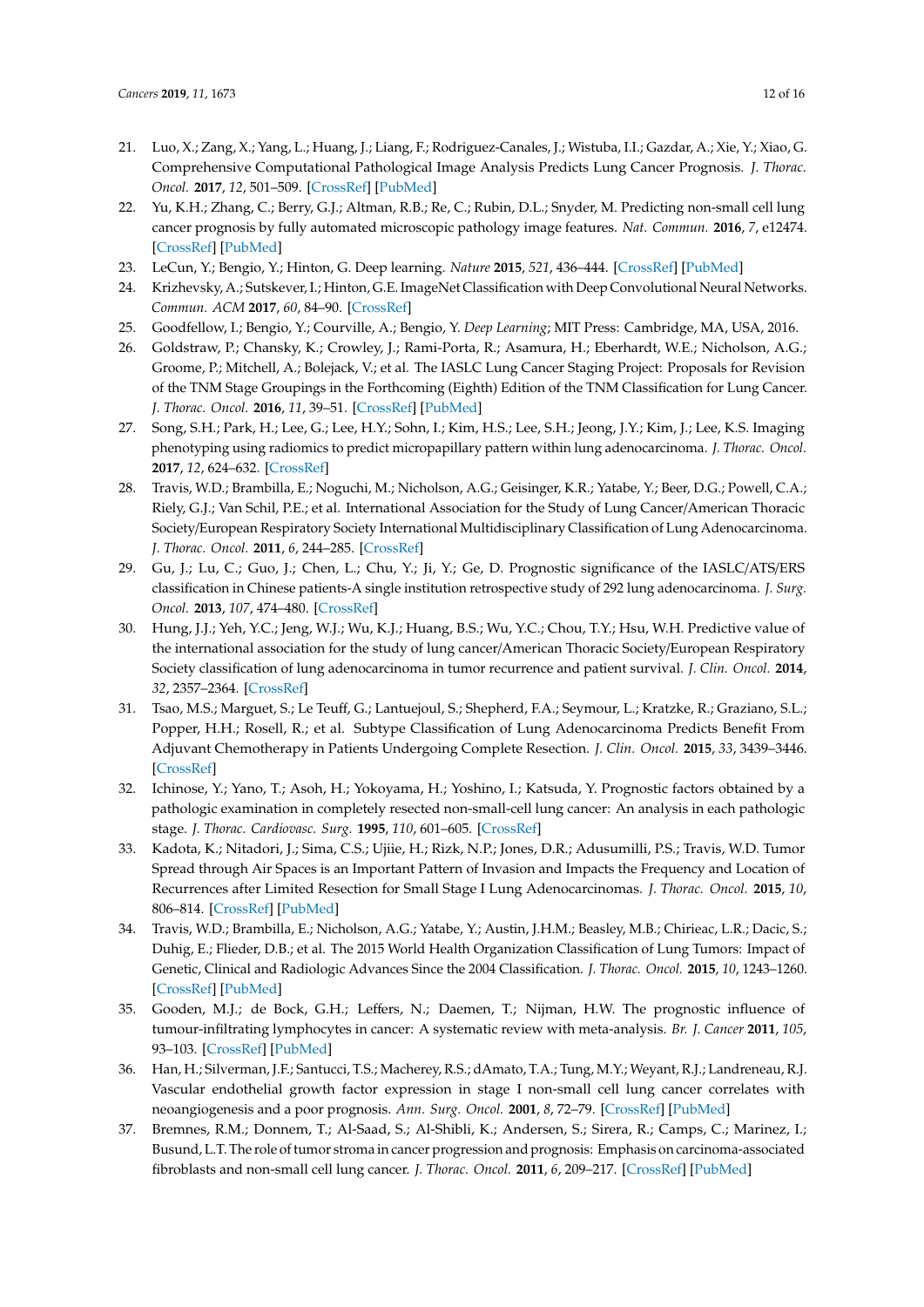- <span id="page-12-0"></span>38. Ichikawa, T.; Aokage, K.; Sugano, M.; Miyoshi, T.; Kojima, M.; Fujii, S.; Kuwata, T.; Ochiai, A.; Suzuki, K.; Tsuboi, M.; et al. The ratio of cancer cells to stroma within the invasive area is a histologic prognostic parameter of lung adenocarcinoma. *Lung Cancer* **2018**, *118*, 30–35. [\[CrossRef\]](http://dx.doi.org/10.1016/j.lungcan.2018.01.023)
- <span id="page-12-1"></span>39. Saltz, J.; Gupta, R.; Hou, L.; Kurc, T.; Singh, P.; Nguyen, V.; Samaras, D.; Shroyer, K.R.; Zhao, T.H.; Batiste, R.; et al. Spatial Organization and Molecular Correlation of Tumor-Infiltrating Lymphocytes Using Deep Learning on Pathology Images. *Cell Rep.* **2018**, *23*, 181–193.e7. [\[CrossRef\]](http://dx.doi.org/10.1016/j.celrep.2018.03.086)
- <span id="page-12-2"></span>40. Garon, E.B.; Rizvi, N.A.; Hui, R.N.; Leighl, N.; Balmanoukian, A.S.; Eder, J.P.; Patnaik, A.; Aggarwal, C.; Gubens, M.; Horn, L.; et al. Pembrolizumab for the Treatment of Non-Small-Cell Lung Cancer. *N. Engl. J. Med.* **2015**, *372*, 2018–2028. [\[CrossRef\]](http://dx.doi.org/10.1056/NEJMoa1501824)
- <span id="page-12-3"></span>41. Schumacher, T.N.; Schreiber, R.D. Neoantigens in cancer immunotherapy. *Science* **2015**, *348*, 69–74. [\[CrossRef\]](http://dx.doi.org/10.1126/science.aaa4971)
- <span id="page-12-4"></span>42. Ninomiya, H.; Hiramatsu, M.; Inamuraa, K.; Nomura, K.; Okui, M.; Miyoshi, T.; Okumura, S.; Satoh, Y.; Nakagawa, K.; Nishio, M.; et al. Correlation between morphology and EGFR mutations in lung adenocarcinomas Significance of the micropapillary pattern and the hobnail cell type. *Lung Cancer* **2009**, *63*, 235–240. [\[CrossRef\]](http://dx.doi.org/10.1016/j.lungcan.2008.04.017) [\[PubMed\]](http://www.ncbi.nlm.nih.gov/pubmed/18571764)
- <span id="page-12-5"></span>43. Tam, I.Y.S.; Chung, L.P.; Suen, W.S.; Wang, E.; Wong, M.C.M.; Ho, K.K.; Lam, W.K.; Chiu, S.W.; Girard, L.; Minna, J.D.; et al. Distinct epidermal growth factor receptor and KRAS mutation patterns in non-small cell lung cancer patients with different tobacco exposure and clinicopathologic features. *Clin. Cancer Res.* **2006**, *12*, 1647–1653. [\[CrossRef\]](http://dx.doi.org/10.1158/1078-0432.CCR-05-1981)
- <span id="page-12-6"></span>44. Detecting Cancer Metastases on Gigapixel Pathology Images. Available online: https://[arxiv.org](https://arxiv.org/abs/1703.02442)/abs/1703. [02442](https://arxiv.org/abs/1703.02442) (accessed on 23 September 2019).
- <span id="page-12-7"></span>45. Deep Learning for Identifying Metastatic Breast Cancer. Available online: https://arxiv.org/abs/[1606.05718](https://arxiv.org/abs/1606.05718) (accessed on 23 September 2019).
- <span id="page-12-8"></span>46. Tabibu, S.; Vinod, P.K.; Jawahar, C.V. Pan-Renal Cell Carcinoma classification and survival prediction from histopathology images using deep learning. *Sci. Rep. UK* **2019**, *9*, e10509. [\[CrossRef\]](http://dx.doi.org/10.1038/s41598-019-46718-3) [\[PubMed\]](http://www.ncbi.nlm.nih.gov/pubmed/31324828)
- <span id="page-12-9"></span>47. Arvaniti, E.; Fricker, K.S.; Moret, M.; Rupp, N.; Hermanns, T.; Fankhauser, C.; Wey, N.; Wild, P.J.; Ruschoff, J.H.; Claassen, M. Automated Gleason grading of prostate cancer tissue microarrays via deep learning. *Sci Rep. UK* **2018**, *8*, e12054. [\[CrossRef\]](http://dx.doi.org/10.1038/s41598-018-30535-1) [\[PubMed\]](http://www.ncbi.nlm.nih.gov/pubmed/30104757)
- <span id="page-12-10"></span>48. Folmsbee, J.; Liu, X.L.; Brandwein-Weber, M.; Doyle, S. Active Deep Learning: Improved Training Efficiency of Convolutional Neural Networks for Tissue Classification in Oral Cavity Cancer. In Proceedings of the 2018 IEEE 15th International Symposium on Biomedical Imaging (ISBI 2018), Washington, DC, USA, 4–7 April 2018; pp. 770–773.
- <span id="page-12-11"></span>49. Wang, S.D.; Yang, D.H.; Rang, R.C.; Zhan, X.W.; Xiao, G.H. Pathology Image Analysis Using Segmentation Deep Learning Algorithms. *Am. J. Pathol.* **2019**, *189*, 1686–1698. [\[CrossRef\]](http://dx.doi.org/10.1016/j.ajpath.2019.05.007) [\[PubMed\]](http://www.ncbi.nlm.nih.gov/pubmed/31199919)
- <span id="page-12-12"></span>50. Shelhamer, E.; Long, J.; Darrell, T. Fully Convolutional Networks for Semantic Segmentation. *IEEE Trans. Pattern Anal. Mach. Intell.* **2017**, *39*, 640–651. [\[CrossRef\]](http://dx.doi.org/10.1109/TPAMI.2016.2572683)
- <span id="page-12-13"></span>51. He, K.M.; Gkioxari, G.; Dollar, P.; Girshick, R. Mask R-CNN. *IEEE Int. Conf. Comp. Vis.* **2017**, 2961–2969.
- <span id="page-12-14"></span>52. Wang, J.; Yang, Y.; Mao, J.H.; Huang, Z.H.; Huang, C.; Xu, W. CNN-RNN: A Unified Framework for Multi-label Image Classification. In Proceedings of the 2016 IEEE Conference on Computer Vision and Pattern Recognition (CVPR), Las Vegas, NV, USA, 26 June–1 July 2016; pp. 2285–2294. [\[CrossRef\]](http://dx.doi.org/10.1109/Cvpr.2016.251)
- <span id="page-12-15"></span>53. Visin, F.; Romero, A.; Cho, K.; Matteucci, M.; Ciccone, M.; Kastner, K.; Bengio, Y.; Courville, A. ReSeg: A Recurrent Neural Network-based Model for Semantic Segmentation. In Proceedings of the 2016 IEEE Conference on Computer Vision and Pattern Recognition Workshops (CVPRW), Las Vegas, NV, USA, 26 June–1 July 2016; pp. 426–433. [\[CrossRef\]](http://dx.doi.org/10.1109/Cvprw.2016.60)
- <span id="page-12-16"></span>54. Su, H.; Xing, F.Y.; Kong, X.F.; Xie, Y.P.; Zhang, S.T.; Yang, L. Robust Cell Detection and Segmentation in Histopathological Images Using Sparse Reconstruction and Stacked Denoising Autoencoders. *Adv. Comput Vis. Patt* **2017**, 257–278. [\[CrossRef\]](http://dx.doi.org/10.1007/978-3-319-42999-1_15)
- <span id="page-12-17"></span>55. Cheng, J.; Mo, X.; Wang, X.; Parwani, A.; Feng, Q.; Huang, K. Identification of topological features in renal tumor microenvironment associated with patient survival. *Bioinformatics* **2018**, *34*, 1024–1030. [\[CrossRef\]](http://dx.doi.org/10.1093/bioinformatics/btx723)
- <span id="page-12-18"></span>56. Huang, F.C.; Huang, S.Y.; Ker, J.W.; Chen, Y.C. High-Performance SIFT Hardware Accelerator for Real-Time Image Feature Extraction. *IEEE Trans. Circ. Syst. Vid. Technol.* **2012**, *22*, 340–351. [\[CrossRef\]](http://dx.doi.org/10.1109/TCSVT.2011.2162760)
- <span id="page-12-19"></span>57. Dessauer, M.P.; Hitchens, J.; Dua, S. GPU-enabled High Performance Feature Modeling for ATR Applications. In Proceedings of the IEEE 2010 National Aerospace & Electronics Conference, Fairborn, OH, USA, 14–16 July 2010; pp. 92–98. [\[CrossRef\]](http://dx.doi.org/10.1109/Naecon.2010.5712930)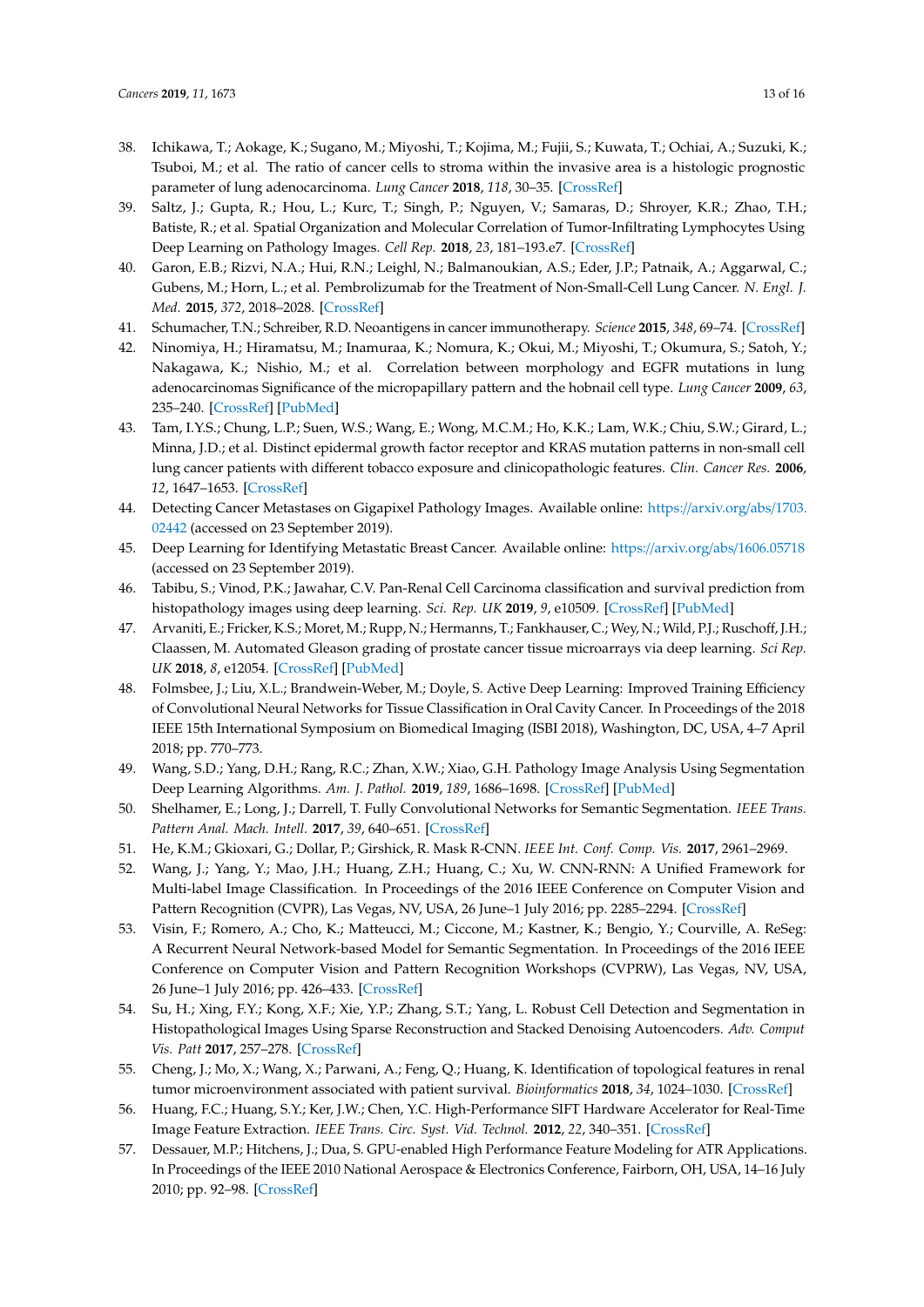- <span id="page-13-0"></span>58. Cai, W.L.; Chen, S.C.; Zhang, D.Q. Fast and robust fuzzy c-means clustering algorithms incorporating local information for image segmentation. *Pattern Recogn.* **2007**, *40*, 825–838. [\[CrossRef\]](http://dx.doi.org/10.1016/j.patcog.2006.07.011)
- <span id="page-13-1"></span>59. Alsubaie, N.; Trahearn, N.; Raza, S.E.A.; Snead, D.; Rajpoot, N.M. Stain Deconvolution Using Statistical Analysis of Multi-Resolution Stain Colour Representation. *PLoS ONE* **2017**, *12*, e0169875. [\[CrossRef\]](http://dx.doi.org/10.1371/journal.pone.0169875) [\[PubMed\]](http://www.ncbi.nlm.nih.gov/pubmed/28076381)
- <span id="page-13-2"></span>60. Very Deep Convolutional Networks for Large-Scale Image Recognition. Available online: https://[arxiv.org](https://arxiv.org/abs/1409.1556)/ abs/[1409.1556](https://arxiv.org/abs/1409.1556) (accessed on 23 September 2019).
- <span id="page-13-3"></span>61. Pham, B.; Gaonkar, B.; Whitehead, W.; Moran, S.; Dai, Q.; Macyszyn, L.; Edgerton, V.R. Cell Counting and Segmentation of Immunohistochemical Images in the Spinal Cord: Comparing Deep Learning and Traditional Approaches. *Conf Proc. IEEE Eng. Med. Biol. Soc.* **2018**, *2018*, 842–845. [\[CrossRef\]](http://dx.doi.org/10.1109/EMBC.2018.8512442) [\[PubMed\]](http://www.ncbi.nlm.nih.gov/pubmed/30440523)
- <span id="page-13-4"></span>62. Mobadersany, P.; Yousefi, S.; Amgad, M.; Gutman, D.A.; Barnholtz-Sloan, J.S.; Vega, J.E.V.; Brat, D.J.; Cooper, L.A.D. Predicting cancer outcomes from histology and genomics using convolutional networks. *Proc. Natl. Acad. Sci. USA* **2018**, *115*, 2970–2979. [\[CrossRef\]](http://dx.doi.org/10.1073/pnas.1717139115) [\[PubMed\]](http://www.ncbi.nlm.nih.gov/pubmed/29531073)
- <span id="page-13-5"></span>63. Sundermeyer, M.; Schluter, R.; Ney, H. LSTM Neural Networks for Language Modeling. In Proceedings of the 13th Annual Conference of the International Speech Communication Association 2012 (Interspeech 2012), Portland, OR, USA, 9–13 September 2012; Volume 1–3, pp. 194–197.
- <span id="page-13-6"></span>64. Zhang, Z.Z.; Xie, Y.P.; Xing, F.Y.; McGough, M.; Yang, L. MDNet: A Semantically and Visually Interpretable Medical Image Diagnosis Network. In Proceedings of the 30th IEEE Conference on Computer Vision and Pattern Recognition (CVPR 2017), Honolulu, HI, USA, 21–26 July 2017; pp. 3549–3557. [\[CrossRef\]](http://dx.doi.org/10.1109/Cvpr.2017.378)
- <span id="page-13-7"></span>65. Pan, S.J.; Yang, Q.A. A Survey on Transfer Learning. *IEEE Trans. Knowl. Data Eng.* **2010**, *22*, 1345–1359. [\[CrossRef\]](http://dx.doi.org/10.1109/TKDE.2009.191)
- <span id="page-13-8"></span>66. Xiao, G.; Ma, S.; Minna, J.; Xie, Y. Adaptive prediction model in prospective molecular signature-based clinical studies. *Clin. Cancer Res.* **2014**, *20*, 531–539. [\[CrossRef\]](http://dx.doi.org/10.1158/1078-0432.CCR-13-2127)
- <span id="page-13-9"></span>67. Tomczak, K.; Czerwinska, P.; Wiznerowicz, M. The Cancer Genome Atlas (TCGA): An immeasurable source of knowledge. *Contemp. Oncol. (Pozn.)* **2015**, *19*, 68–77. [\[CrossRef\]](http://dx.doi.org/10.5114/wo.2014.47136)
- <span id="page-13-10"></span>68. Shin, H.C.; Roth, H.R.; Gao, M.C.; Lu, L.; Xu, Z.Y.; Nogues, I.; Yao, J.H.; Mollura, D.; Summers, R.M. Deep Convolutional Neural Networks for Computer-Aided Detection: CNN Architectures, Dataset Characteristics and Transfer Learning. *IEEE Trans. Med. Imaging* **2016**, *35*, 1285–1298. [\[CrossRef\]](http://dx.doi.org/10.1109/TMI.2016.2528162)
- <span id="page-13-11"></span>69. Wang, S.D.; Chen, A.; Yang, L.; Cai, L.; Xie, Y.; Fujimoto, J.; Gazdar, A.; Xiao, G.H. Comprehensive analysis of lung cancer pathology images to discover tumor shape and boundary features that predict survival outcome. *Sci Rep. UK* **2018**, *8*, e10393. [\[CrossRef\]](http://dx.doi.org/10.1038/s41598-018-27707-4)
- <span id="page-13-12"></span>70. Computer-Aided Diagnosis of Lung Carcinoma Using Deep Learning-a Pilot Study. Available online: https://arxiv.org/abs/[1803.05471](https://arxiv.org/abs/1803.05471) (accessed on 23 September 2019).
- <span id="page-13-13"></span>71. Pan-Cancer Classifications of Tumor Histological Images Using Deep Learning. Available online: [https:](https://www.biorxiv.org/content/10.1101/715656v1.abstract) //www.biorxiv.org/content/10.1101/[715656v1.abstract](https://www.biorxiv.org/content/10.1101/715656v1.abstract) (accessed on 23 September 2019).
- <span id="page-13-14"></span>72. Yu, K.-H.; Wang, F.; Berry, G.J.; Re, C.; Altman, R.B.; Snyder, M.; Kohane, I.S.J.b. Classifying Non-Small Cell Lung Cancer Histopathology Types and Transcriptomic Subtypes using Convolutional Neural Networks. *bioRxiv* **2019**. bioRxiv:530360.
- <span id="page-13-15"></span>73. Šarić, M.; Russo, M.; Stella, M.; Sikora, M. CNN-based Method for Lung Cancer Detection in Whole Slide Histopathology Images. In Proceedings of the 2019 4th International Conference on Smart and Sustainable Technologies (SpliTech), Split, Croatia, 18–21 June 2019; pp. 1–4.
- <span id="page-13-16"></span>74. Coudray, N.; Ocampo, P.S.; Sakellaropoulos, T.; Narula, N.; Snuderl, M.; Fenyo, D.; Moreira, A.L.; Razavian, N.; Tsirigos, A. Classification and mutation prediction from non-small cell lung cancer histopathology images using deep learning. *Nat. Med.* **2018**, *24*, 1559–1567. [\[CrossRef\]](http://dx.doi.org/10.1038/s41591-018-0177-5) [\[PubMed\]](http://www.ncbi.nlm.nih.gov/pubmed/30224757)
- <span id="page-13-17"></span>75. Wei, J.W.; Tafe, L.J.; Linnik, Y.A.; Vaickus, L.J.; Tomita, N.; Hassanpour, S. Pathologist-level classification of histologic patterns on resected lung adenocarcinoma slides with deep neural networks. *Sci. Rep.* **2019**, *9*, e3358. [\[CrossRef\]](http://dx.doi.org/10.1038/s41598-019-40041-7) [\[PubMed\]](http://www.ncbi.nlm.nih.gov/pubmed/30833650)
- <span id="page-13-18"></span>76. Sha, L.; Osinski, B.L.; Ho, I.Y.; Tan, T.L.; Willis, C.; Weiss, H.; Beaubier, N.; Mahon, B.M.; Taxter, T.J.; Yip, S.S.F. Multi-Field-of-View Deep Learning Model Predicts Nonsmall Cell Lung Cancer Programmed Death-Ligand 1 Status from Whole-Slide Hematoxylin and Eosin Images. *J. Pathol. Inf.* **2019**, *10*, e24. [\[CrossRef\]](http://dx.doi.org/10.4103/jpi.jpi_24_19)
- <span id="page-13-19"></span>77. Bilaloglu, S.; Wu, J.; Fierro, E.; Sanchez, R.D.; Ocampo, P.S.; Razavian, N.; Coudray, N.; Tsirigos, A. Efficient pan-cancer whole-slide image classification and outlier detection using convolutional neural networks. *bioRxiv* **2019**. bioRxiv:633123.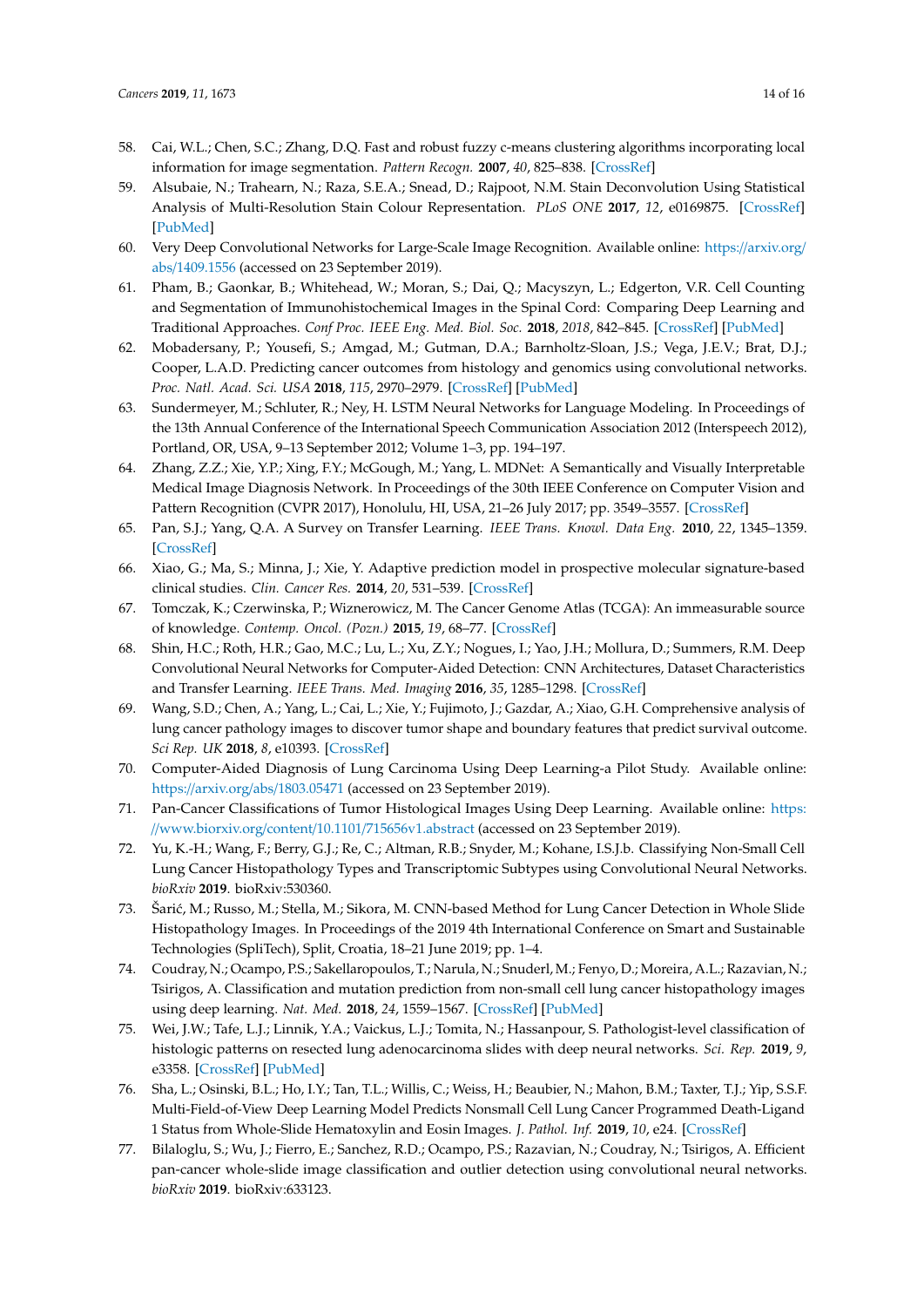- <span id="page-14-0"></span>78. Gertych, A.; Swiderska-Chadaj, Z.; Ma, Z.X.; Ing, N.; Markiewicz, T.; Cierniak, S.; Salemi, H.; Guzman, S.; Walts, A.E.; Knudsen, B.S. Convolutional neural networks can accurately distinguish four histologic growth patterns of lung adenocarcinoma in digital slides. *Sci Rep. UK* **2019**, *9*, e1483. [\[CrossRef\]](http://dx.doi.org/10.1038/s41598-018-37638-9)
- <span id="page-14-1"></span>79. Wang, S.; Wang, T.; Yang, L.; Yi, F.; Luo, X.; Yang, Y.; Gazdar, A.; Fujimoto, J.; Wistuba, I.I.; Yao, B. ConvPath: A Software Tool for Lung Adenocarcinoma Digital Pathological Image Analysis Aided by Convolutional Neural Network. *arXiv* **2018**, arXiv:1809.10240.
- <span id="page-14-2"></span>80. Yi, F.L.; Yang, L.; Wang, S.D.; Guo, L.; Huang, C.L.; Xie, Y.; Xiao, G.H. Microvessel prediction in H&E Stained Pathology Images using fully convolutional neural networks. *BMC Bioinform.* **2018**, *19*, e64. [\[CrossRef\]](http://dx.doi.org/10.1186/s12859-018-2055-z)
- <span id="page-14-3"></span>81. Computational Staining of Pathology Images to Study Tumor Microenvironment in Lung Cancer. Available online: https://papers.ssrn.com/sol3/[papers.cfm?abstract\\_id](https://papers.ssrn.com/sol3/papers.cfm?abstract_id=3391381)=3391381 (accessed on 23 September 2019).
- <span id="page-14-4"></span>82. Abousamra, S.; Hou, L.; Gupta, R.; Chen, C.; Samaras, D.; Kurc, T.; Batiste, R.; Zhao, T.; Kenneth, S.; Saltz, J. Learning from Thresholds: Fully Automated Classification of Tumor Infiltrating Lymphocytes for Multiple Cancer Types. *arXiv* **2019**, arXiv:1907.03960.
- <span id="page-14-5"></span>83. Wang, X.X.; Janowczyk, A.; Zhou, Y.; Thawani, R.; Fu, P.F.; Schalper, K.; Velcheti, V.; Madabhushi, A. Prediction of recurrence in early stage non-small cell lung cancer using computer extracted nuclear features from digital H&E images. *Sci Rep. UK* **2017**, *7*, e13543. [\[CrossRef\]](http://dx.doi.org/10.1038/s41598-017-13773-7)
- <span id="page-14-6"></span>84. Qu, H.; Wu, P.; Huang, Q.; Yi, J.; Riedlinger, G.M.; De, S.; Metaxas, D.N. Weakly Supervised Deep Nuclei Segmentation using Points Annotation in Histopathology Images. In Proceedings of the International Conference on Medical Imaging with Deep Learning (MIDL 2019), London, UK, 8–10 July 2019; pp. 390–400.
- <span id="page-14-7"></span>85. Akbari, H.; Halig, L.V.; Zhang, H.Z.; Wang, D.S.; Chen, Z.G.; Fei, B.W. Detection of Cancer Metastasis Using a Novel Macroscopic Hyperspectral Method. *Proc. SPIE* **2012**, *8317*, e831711. [\[CrossRef\]](http://dx.doi.org/10.1117/12.912026)
- <span id="page-14-8"></span>86. Boucheron, L.E.; Bi, Z.Q.; Harvey, N.R.; Manjunath, B.S.; Rimm, D.L. Utility of multispectral imaging for nuclear classification of routine clinical histopathology imagery. *BMC Cell Biol.* **2007**, *8* (Suppl. 1), e8. [\[CrossRef\]](http://dx.doi.org/10.1186/1471-2121-8-S1-S8)
- <span id="page-14-9"></span>87. Lambin, P.; Leijenaar, R.T.H.; Deist, T.M.; Peerlings, J.; de Jong, E.E.C.; van Timmeren, J.; Sanduleanu, S.; Larue, R.T.H.M.; Even, A.J.G.; Jochems, A.; et al. Radiomics: The bridge between medical imaging and personalized medicine. *Nat. Rev. Clin. Oncol.* **2017**, *14*, 749–762. [\[CrossRef\]](http://dx.doi.org/10.1038/nrclinonc.2017.141) [\[PubMed\]](http://www.ncbi.nlm.nih.gov/pubmed/28975929)
- 88. Gillies, R.J.; Kinahan, P.E.; Hricak, H. Radiomics: Images Are More than Pictures, They Are Data. *Radiology* **2016**, *278*, 563–577. [\[CrossRef\]](http://dx.doi.org/10.1148/radiol.2015151169) [\[PubMed\]](http://www.ncbi.nlm.nih.gov/pubmed/26579733)
- <span id="page-14-10"></span>89. Rizzo, S.; Botta, F.; Raimondi, S.; Origgi, D.; Fanciullo, C.; Morganti, A.G.; Bellomi, M. Radiomics: The facts and the challenges of image analysis. *Eur. Radiol. Exp.* **2018**, *2*, e36. [\[CrossRef\]](http://dx.doi.org/10.1186/s41747-018-0068-z) [\[PubMed\]](http://www.ncbi.nlm.nih.gov/pubmed/30426318)
- <span id="page-14-11"></span>90. Guimaraes, M.D.; Schuch, A.; Hochhegger, B.; Gross, J.L.; Chojniak, R.; Marchiori, E. Functional magnetic resonance imaging in oncology: State of the art. *Radiol. Bras.* **2014**, *47*, 101–111. [\[CrossRef\]](http://dx.doi.org/10.1590/S0100-39842014000200013) [\[PubMed\]](http://www.ncbi.nlm.nih.gov/pubmed/25741058)
- <span id="page-14-12"></span>91. Croteau, E.; Renaud, J.M.; Richard, M.A.; Ruddy, T.D.; Benard, F.; deKemp, R.A. PET Metabolic Biomarkers for Cancer. *Biomark. Cancer* **2016**, *8*, 61–69. [\[CrossRef\]](http://dx.doi.org/10.4137/BIC.S27483) [\[PubMed\]](http://www.ncbi.nlm.nih.gov/pubmed/27679534)
- <span id="page-14-13"></span>92. O'Connor, J.P.; Tofts, P.S.; Miles, K.A.; Parkes, L.M.; Thompson, G.; Jackson, A. Dynamic contrast-enhanced imaging techniques: CT and MRI. *Br. J. Radiol.* **2011**, *84*, 112–120. [\[CrossRef\]](http://dx.doi.org/10.1259/bjr/55166688) [\[PubMed\]](http://www.ncbi.nlm.nih.gov/pubmed/22433822)
- <span id="page-14-14"></span>93. Hosny, A.; Parmar, C.; Quackenbush, J.; Schwartz, L.H.; Aerts, H. Artificial intelligence in radiology. *Nat. Rev. Cancer* **2018**, *18*, 500–510. [\[CrossRef\]](http://dx.doi.org/10.1038/s41568-018-0016-5)
- 94. Erickson, B.J.; Korfiatis, P.; Akkus, Z.; Kline, T.L. Machine Learning for Medical Imaging(1). *Radiographics* **2017**, *37*, 505–515. [\[CrossRef\]](http://dx.doi.org/10.1148/rg.2017160130)
- 95. Wang, G.; Ye, J.C.; Mueller, K.; Fessler, J.A. Image Reconstruction Is a New Frontier of Machine Learning. *IEEE Trans. Med. Imaging* **2018**, *37*, 1289–1296. [\[CrossRef\]](http://dx.doi.org/10.1109/TMI.2018.2833635)
- <span id="page-14-15"></span>96. Integrating Deep and Radiomics Features in Cancer Bioimaging. Available online: https://[www.biorxiv.org](https://www.biorxiv.org/content/10.1101/568170v1.abstract)/ content/10.1101/[568170v1.abstract](https://www.biorxiv.org/content/10.1101/568170v1.abstract) (accessed on 23 September 2019).
- <span id="page-14-16"></span>97. Aeffner, F.; Zarella, M.D.; Buchbinder, N.; Bui, M.M.; Goodman, M.R.; Hartman, D.J.; Lujan, G.M.; Molani, M.A.; Parwani, A.V.; Lillard, K.; et al. Introduction to Digital Image Analysis in Whole-slide Imaging: A White Paper from the Digital Pathology Association. *J. Pathol. Inf.* **2019**, *10*, e9. [\[CrossRef\]](http://dx.doi.org/10.4103/jpi.jpi_82_18) [\[PubMed\]](http://www.ncbi.nlm.nih.gov/pubmed/30984469)
- <span id="page-14-17"></span>98. Saltz, J.; Almeida, J.; Gao, Y.; Sharma, A.; Bremer, E.; DiPrima, T.; Saltz, M.; Kalpathy-Cramer, J.; Kurc, T. Towards Generation, Management, and Exploration of Combined Radiomics and Pathomics Datasets for Cancer Research. *AMIA Jt. Summits Transl. Sci. Proc.* **2017**, *2017*, 85–94. [\[PubMed\]](http://www.ncbi.nlm.nih.gov/pubmed/28815113)